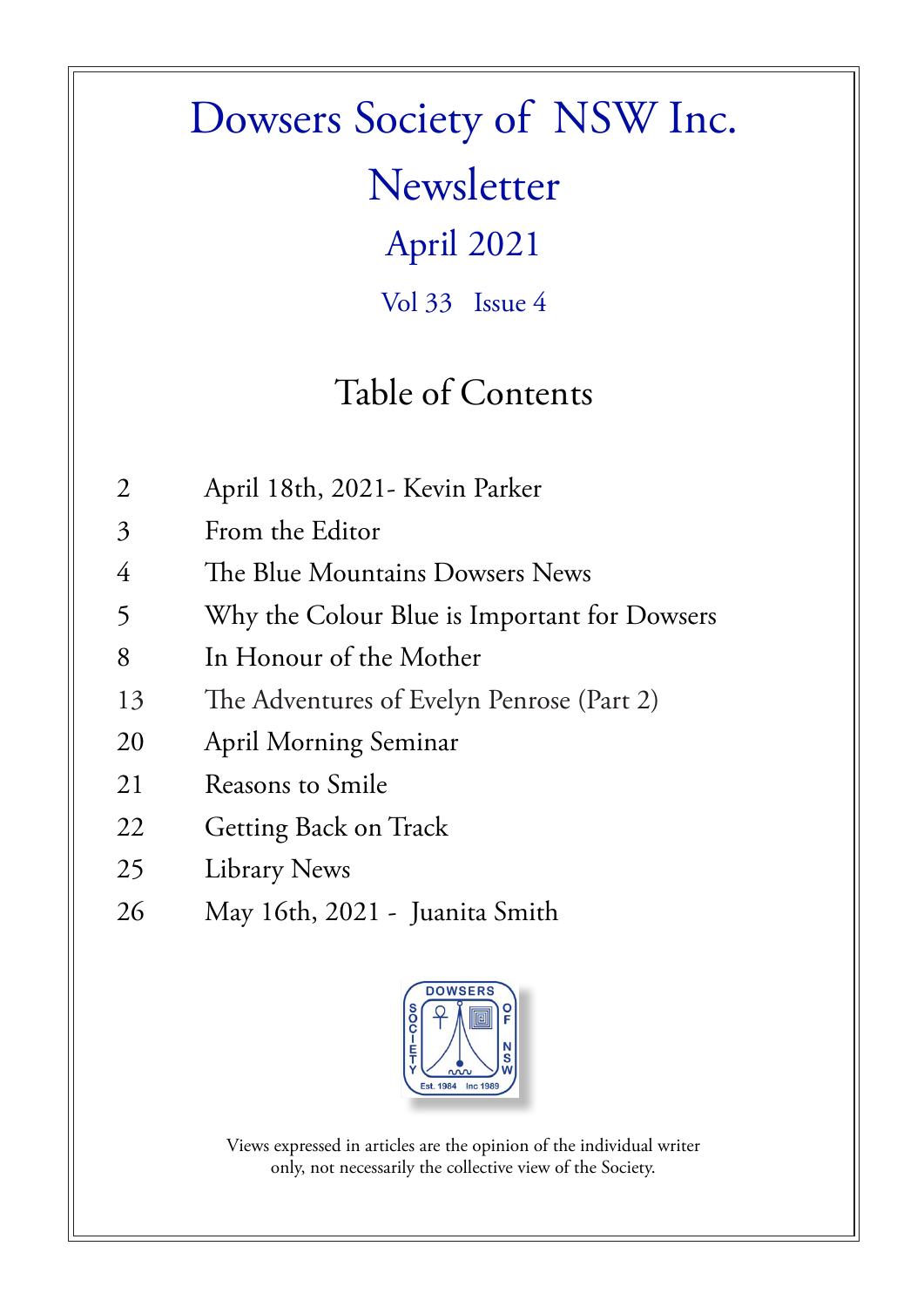# Speaker for April 18th, 2021 Kevin Parker

- Contemporary Western Core Shamanic Practice -

S<sub>aroun</sub> hamanism is the world's oldest spiritual tradition. It has been practised by indigenous peoples around the world for centuries. Over tens of thousands of years, shamans developed a time-tested system of healing, using journeying and other practices.



Core Shamanism consists of the universal, near-universal, and common

features of shamanism, together with journeys to other worlds, a distinguishing feature of shamanism.

The principles of Core Shamanism are not bound to any specific cultural group or perspective. It is intended for Westerners to re-acquire access to their rightful spiritual heritage.

Core Shamanic Practitioners are trained to alter their consciousness through classic shamanic non-drug techniques such as sonic driving, especially in the form of repetitive drumming, so that they can discover their own hidden spiritual resources, transform their lives, and learn how to help others.

In this presentation Kevin Parker will outline the basic components of contemporary Core Shamanic Practice and how it might assist in personal and planetary healing.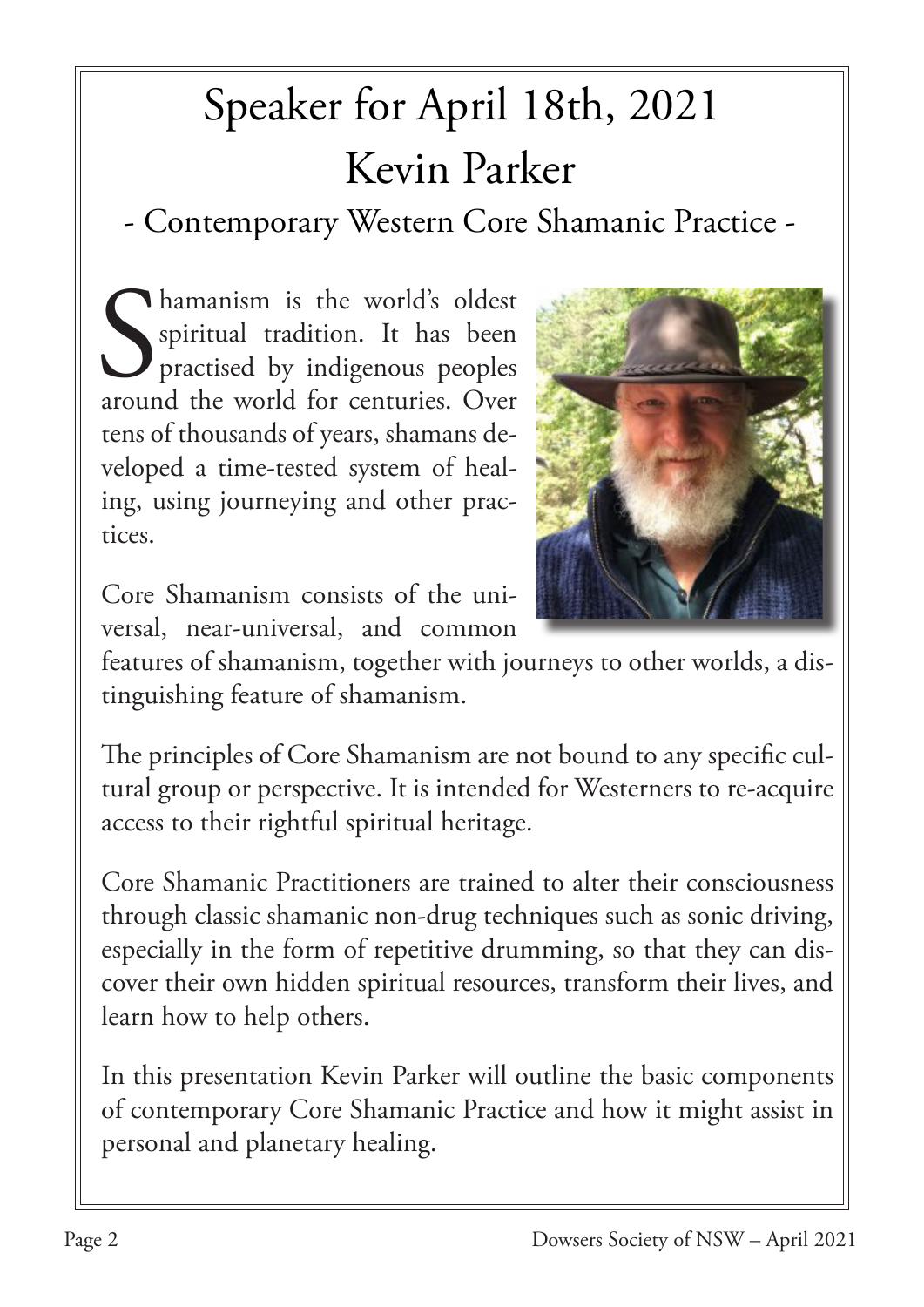## From the Editor

The March meeting was the day for our yearly AGM. The election<br>was presided over by Returning Officer Dawn Heller-Krumm. Conwas presided over by Returning Officer Dawn Heller-Krumm. Congratulations to our new Vice President and Committee. Our President, Martine Negro continues her good work in this role. Our new Vice-President is Patricia Rose. Congratulations to both for your nominations. Most of the Committee stays as per last year, see page 27.

We are very grateful for the amazing work that our President and Committee has been doing all year in the difficult Covid-19 environment. It looks like we can now look forward to our monthly face to face meetings at Hunters Hill again.

Our wonderful printer, Stan, will now print the newsletter in colour at no extra cost. We are grateful for his support and his reliability.

I loved the article on page 22, *Getting Back on Track.* There is a lot for us to learn from it, as we all have to try to get back on track with our lives. Hopefully your life did not go too far away from comfort, but this is not the case for many people in Australia and around the World.

My family in France are all still confined and can only go out for shopping for food, only withing 20 km, and with a printed authorisation.

This could easily happen to us too. What can we do about it, for us and for the rest of the world? Can we affect outcomes with our mind? If Zabe (page 22) managed to let her cat know how to access the rescue basket safely, we should also be able to make it work with people, maybe even with nasty viruses and ultimately with the Big Boss upstairs?

Well, if that is so, and I know it is, what are we waiting for? Lets grab our pendulum and talk to the virus, to our friends, to the politicians... and why not to Spirit (I call it '*Top Management*') and ask for help. If we all do it, we are bound to secure some help, and minimum, we will experience a better inner connection with the infinite.

Until next time, *François*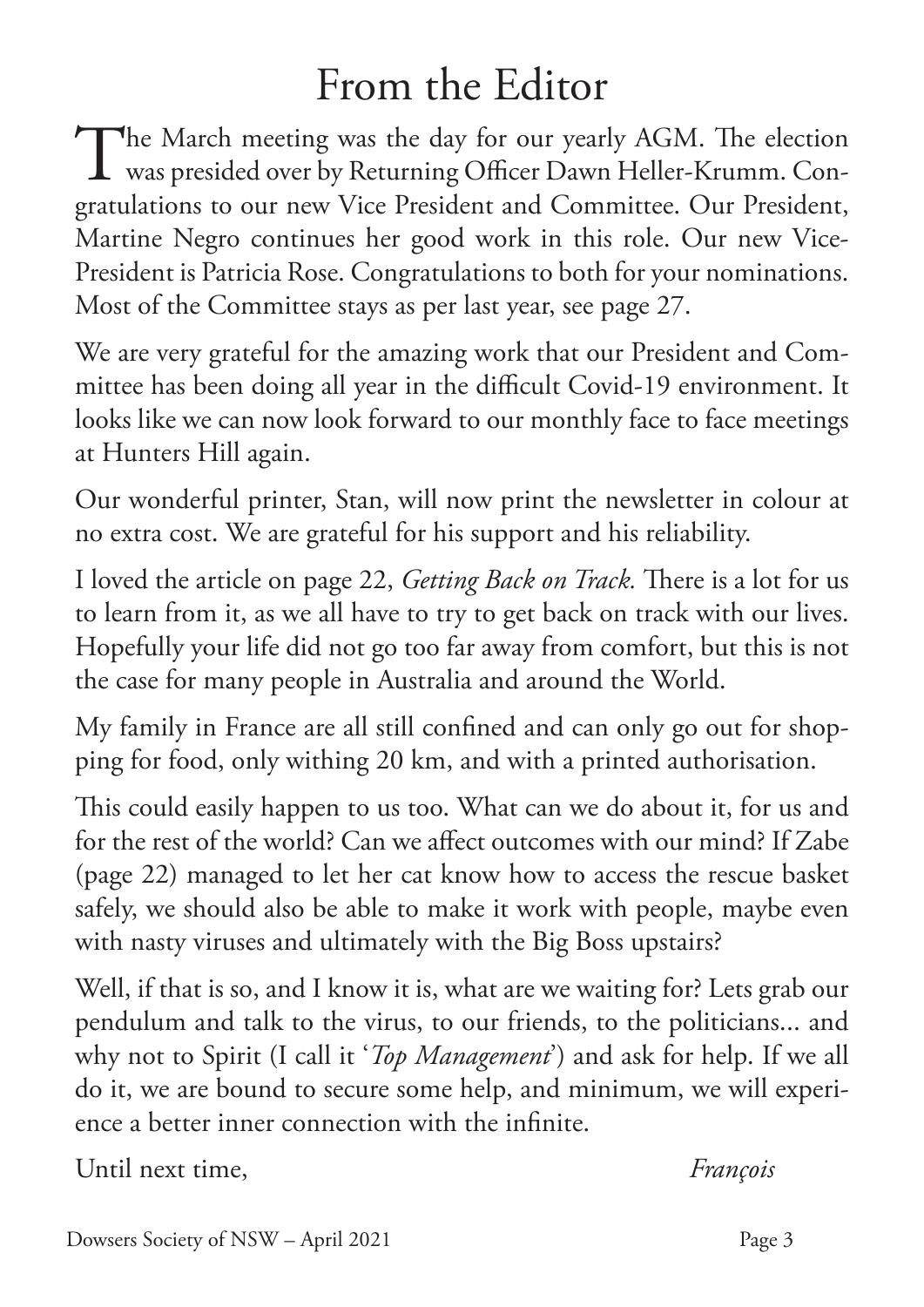## Blue Mountains Dowsers News

The next meeting of the Blue Mountains Dowsers is scheduled for<br>Sunday 2nd May, 2021, 2:00 pm at the Lawson Mid Mountains Sunday 2nd May, 2021, 2:00 pm at the Lawson Mid Mountains Neighbourhood Centre, 9 New Street, Lawson.

Below is the presenter.

### Dowsing & the Shell Essences

### With Nancy Parker

Tancy's passions are shells; animals, vibra-Mancy's passions are shells; animals, vibra-<br>tional medicine; assisting humankind to tional medicine; assisting humankind to develop expanded knowledge, and sharing her passions and knowledge with others.

Nancy will introduce Shell Essences. They are vibrational remedies created by a method similar to that pioneered by Dr. Bach of Bach Flower Remedies. Each Shell Essence is made



They heal the past, to create a positive future of love, compassion & oneness. We cannot move into the higher vibrational energy, which defines whom we really are, while our energy is still streaming the old stuff we have inherited and carried for many, many generations.

Fear, conflict and competition have been the defining energy we have all carried for aeons. We need to release this to create a more harmonious flow instead of the old, tight restricted pattern.

www.shellessences.com.au

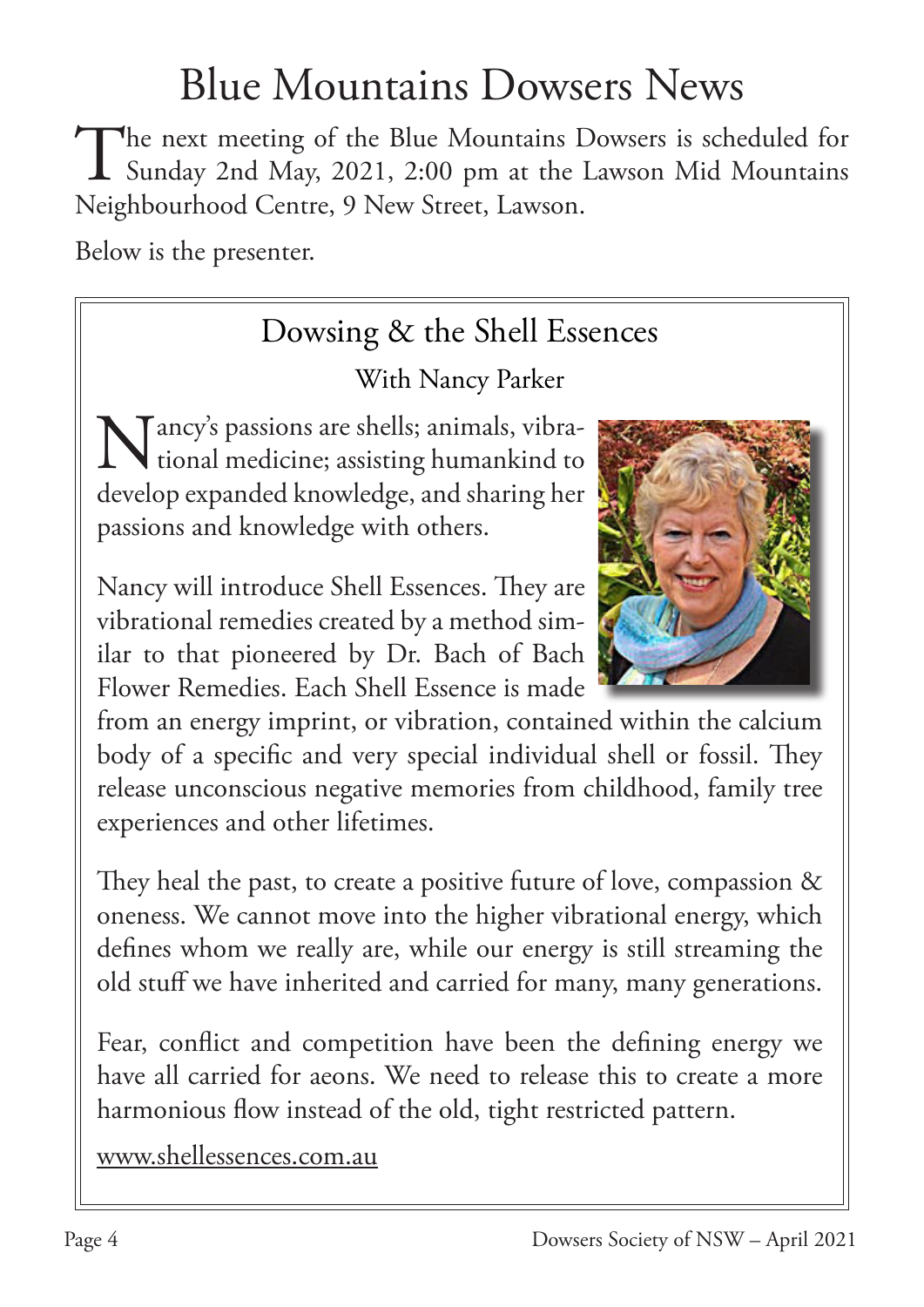## Why the Colour Blue is Important for Dowsers

### *By Marge Hefty Reprinted from the American Society of Dowsers, June 1986*

Most of us have heard the terms<br>
Msky-blue or midnight blue, sky-blue or midnight blue, which bring to mind certain shades of blue that are being discussed. The expression '*in a blue funk*' denotes a kind of depressed feeling.

We think about blue for healing or calming of nerves. Blue is the colour of the throat chakra. If I am leading a



discussion, I endeavour to wear blue around my neck as it relaxes and calms me. Indigo blue is the colour used for the third eye, and this is a powerful hue for dowsers.

During a Tucson discussion group dowsing session this year, I realized that one of the basic discoveries regarding dowsing cures was not being shared with new dowsers. The colour blue is held in high regard by many dowsers because of its properties that we can use in our corrections. The first time I became aware of blue as a dowsing aid was when Cameron St. John discussed it at one of our first Tucson chapter meetings in 1985.

He stated that if a paved road kept developing a pot-hole in the same place, toss some blue marbles in the hole before it was patched. This would fix the problem, the belief being that earth gases, (radon) were being emitted, which would be disbursed by the blue.

Another of our members was building a home in Tubac, south of Tucson. Through using L Rods, Jack Livingston and Oscar Branson confirmed that the lot was full of harmful energy lines. The owner drove to Nogales,

Dowsers Society of NSW – April 2021 Page 5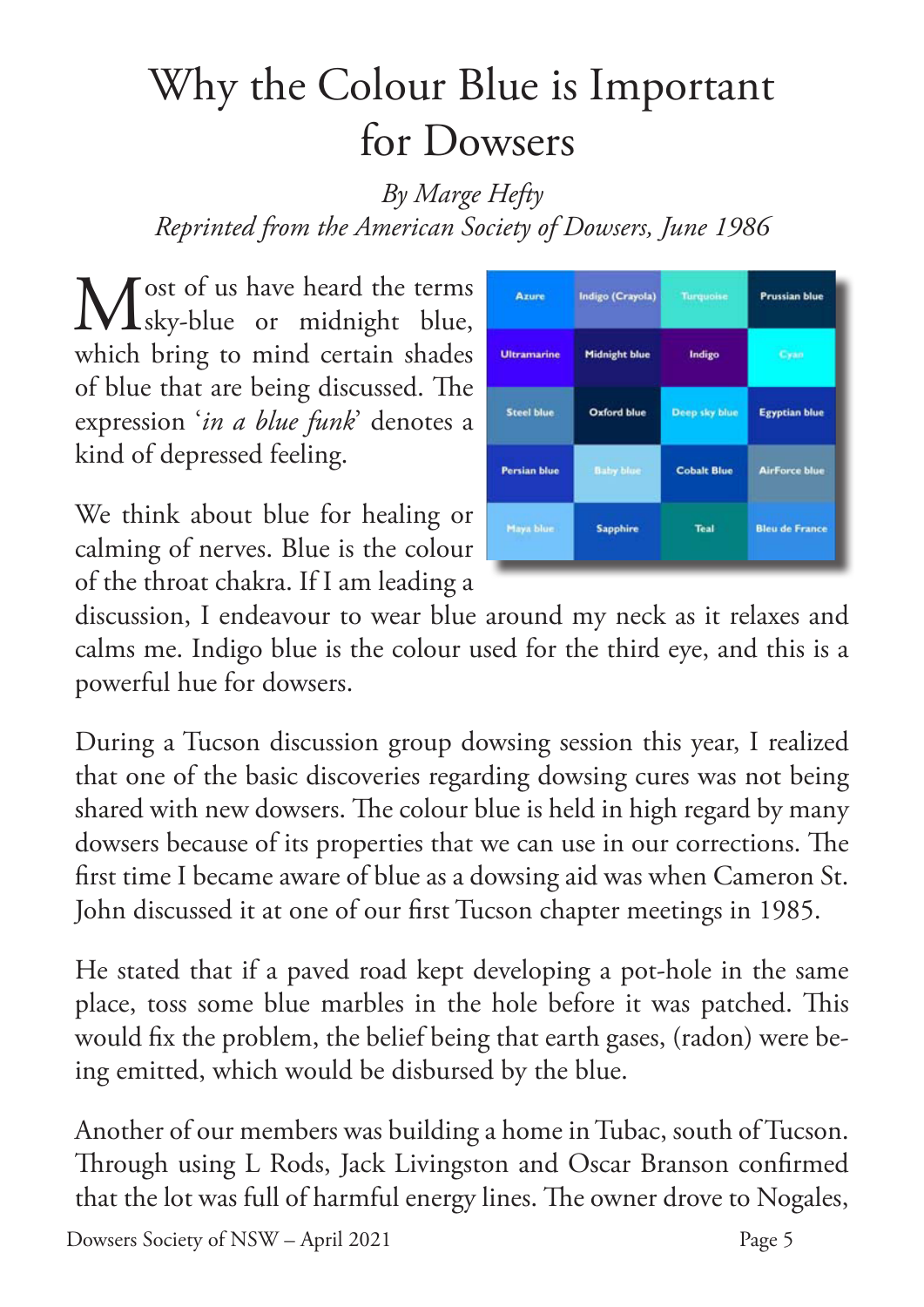and at a glass manufacturing plant bought up flawed indigo blue glass bottles and blue tile. Upon breaking these up, he distributed them through the foundation base and floor before the cement was poured.

After the home was completed and checked, only one harmful energy line about six inches long existed in one corner of the home. All the others were clear and no longer harmful.

Homer, my husband, and I had heard of other dowsers placing broken Philips Milk of Magnesia bottles, which are indigo in colour, around building foundations in Kansas and the mid-west. When we were



well-site dowsing, we would pass this information along to our clients. Many of them were just starting to build their homes and we would tell them the colour they needed was indigo blue. One can ask the pendulum or L-rods how close together the marbles need to be: the answer is often four to six inches.

When doing geomancy for homes already constructed, you can use blue marbles around the outside of the foundation and dig them in after asking the pendulum or rods how close together they need to be. If a person can dowse with L-Rods, after a harmful energy line has been located, it is possible to cure that by making a half circle across the line with blue marbles. Do this on both entry and exit of the line through the house to negate the harmful energies and protect your family.

There are times you can place a blue glass vase in a window sill to effect a cure. Also, a piece of blue automotive tape under the edge of a rug will work. Maybe this works because you know it is there! Many of us dowsers place a strip of blue tape inside the trunk of our cars and another in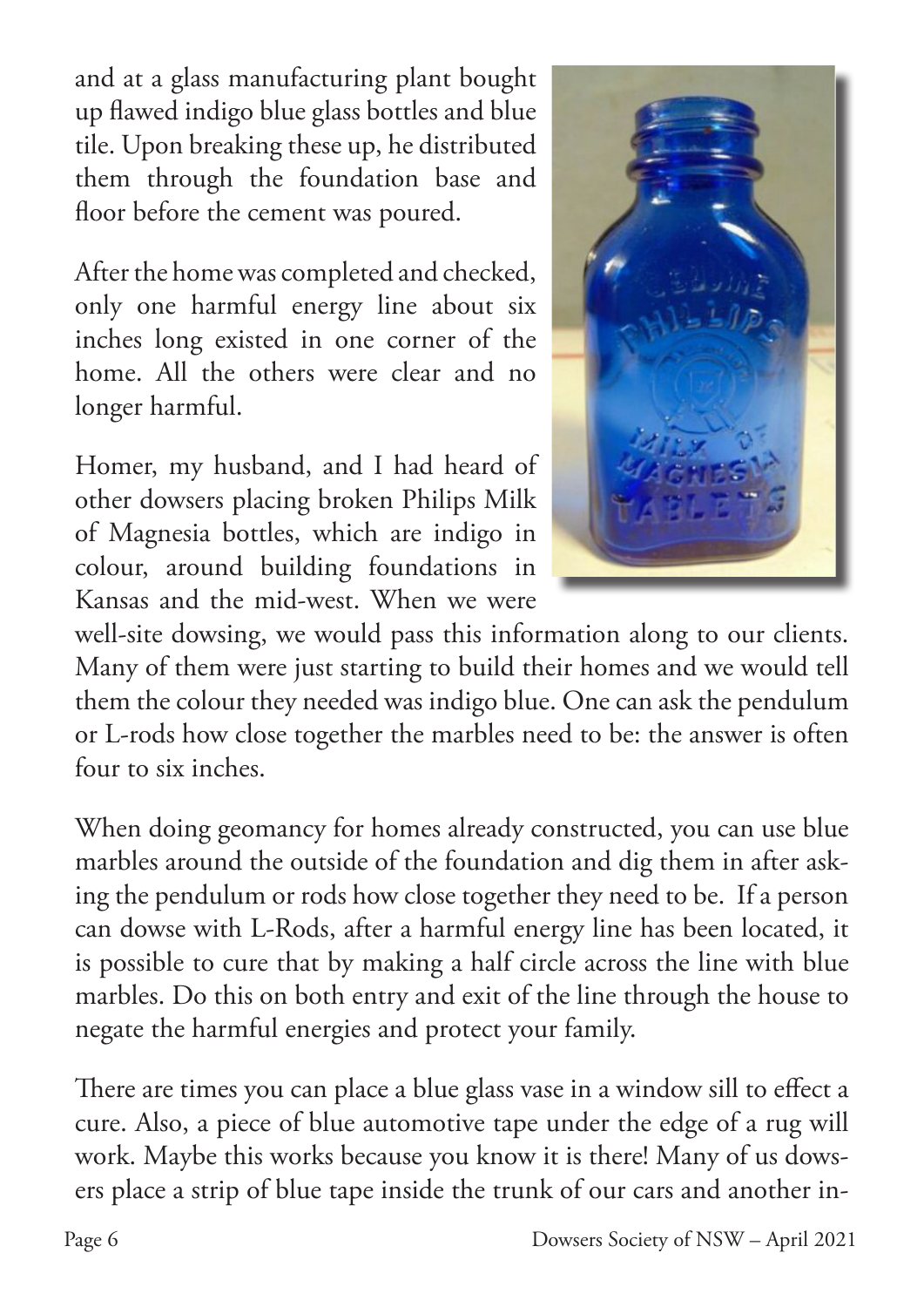side the hood to protect us from collisions.

Most recently, my work with maps has included geomancy showing the lines of water energy, and energy lines harmful to people, that exist in and through their homes. Using an indigo blue pen to draw in the '*cups*', (usually three), across the entrance and exit of the energy lines will stop the flow of harmful energies. The '*cups'* look like the letter 'C', or a horseshoe. Draw them as if they are a dam which diverts harmful energy from passing through the area.

Draw cups at each end of the harmful energy lines which usually are electrical and may have an alternating cycle every 37 seconds. Use a pendulum to check for this information. Many have told me that they could feel the peace and calming effect after doing this. This will protect your project as long as the map is saved and stored.

When Robert McKusick spoke to our dowsing chapter, he mentioned that light bulbs used to have a cobalt blue (indigo) base between the electricity and filament. Look at a light bulb now and the base is black. This tells us that some of our protection was eliminated probably because of the cost of cobalt, or knowledge lost through time.

How does blue work as a remedy? Does it matter as long as we can use it? Every once in a while we can get an '*ah-ha moment*'! (Another example of an ah-ha moment occurred for me when Joe Smith was explaining map dowsing. Joe stated that he was teaching a former class how to do this, and one lady that was present reported that when actually working on the map, Joe's aura moved away like it was going to the actual map site. I had been wondering how this could be working for me on maps and when I physically located the same place on the land within about 15 to 25 feet.)

Recently I learned that in studies of the eye and brain we may have a glimmering of an answer. Parts of the eye include red, yellow and blue receptors. The eye has a yellow tint in front of these receptors that screens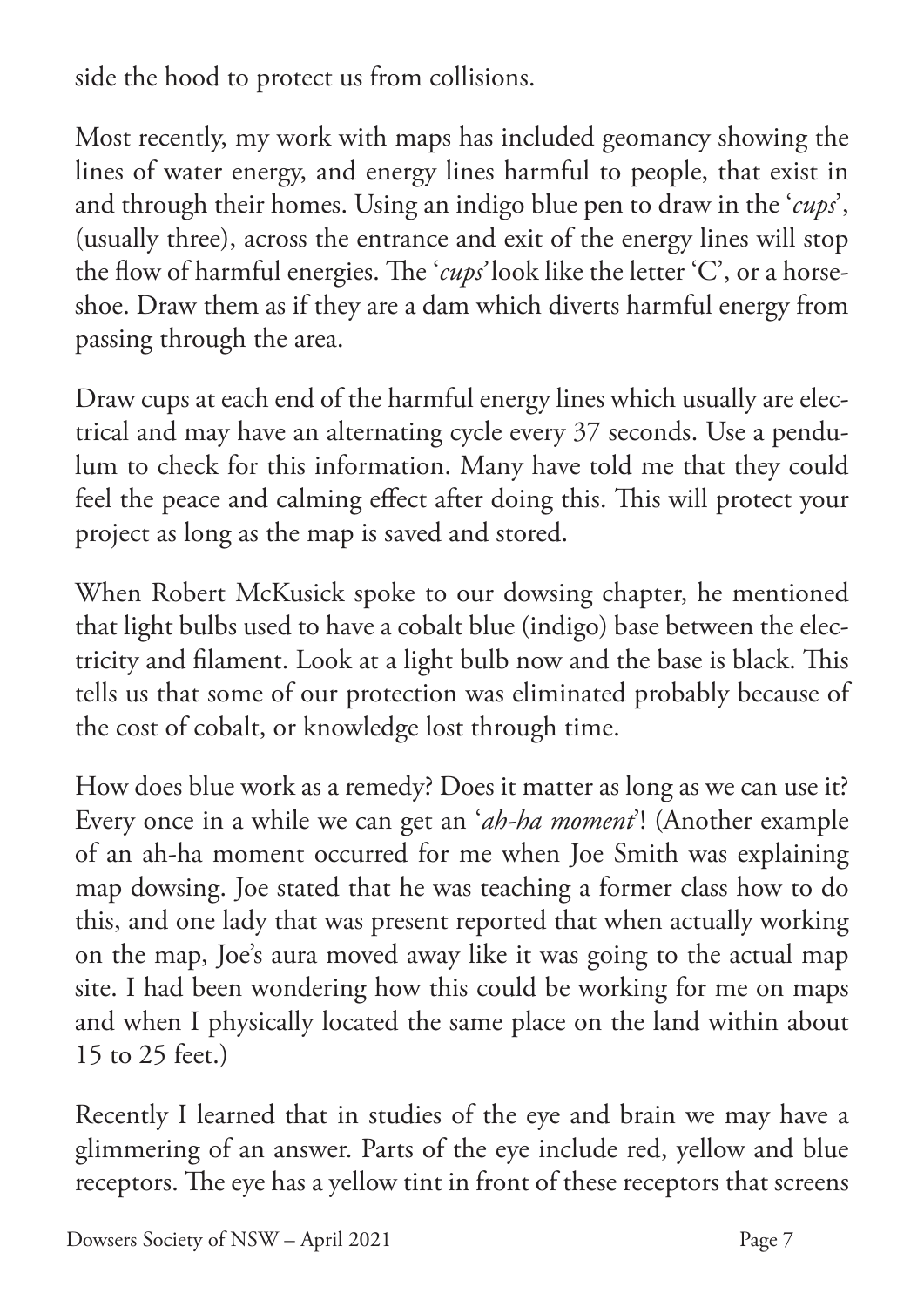out the blue. Your mind has to create the blue a different way, as it is tuned to contrasts. This was another 'ah-ha' for me. We individually have to make more effort and are thus creating something. Could this be why blue is so powerful as a healing tool?

Once you are aware of this dowser '*tool*' I hope you use it and pass along any stories to other dowsers and raise their awareness also.

*Marge Hefty had been dowsing for 40 years and used map dowsing to locate water, and harmful energies. She was a past president and member of the ASD Tucson, Arizona chapter, and was a past ASD Water Well Dowser of the Year. Marge 'passed on' to the "Sky Dowsers" group in August 2020.*

## In Honour of the Mother

*By Sonya Sage British Society of Dowsers – December 2020*

W/ find ourselves faced with a challenge, to really evaluate our ac- $\blacktriangledown$  tions, our ways of being and the sense of entitlement that governs how we live here on Earth.

Not one of us in humanity is exempt from this reflection. Those who participate in spiritual practices are being called to review how '*in flow*' and connected to the Earth they really are and to '*course correct*' or even '*about turn*' if necessary.

My name is Sonya Sage, the founder of UK Spiritual Hour. Until the beginning of 2020, my work focused on crystals and the chakra system. I experienced a very rapid spiritual awakening in 2014 in which I discovered an innate, intuitive knowing about the chakra system and crystals and minerals. I fully committed to where this spiritual journey was taking me, went through the whole stripping away of worldly possessions,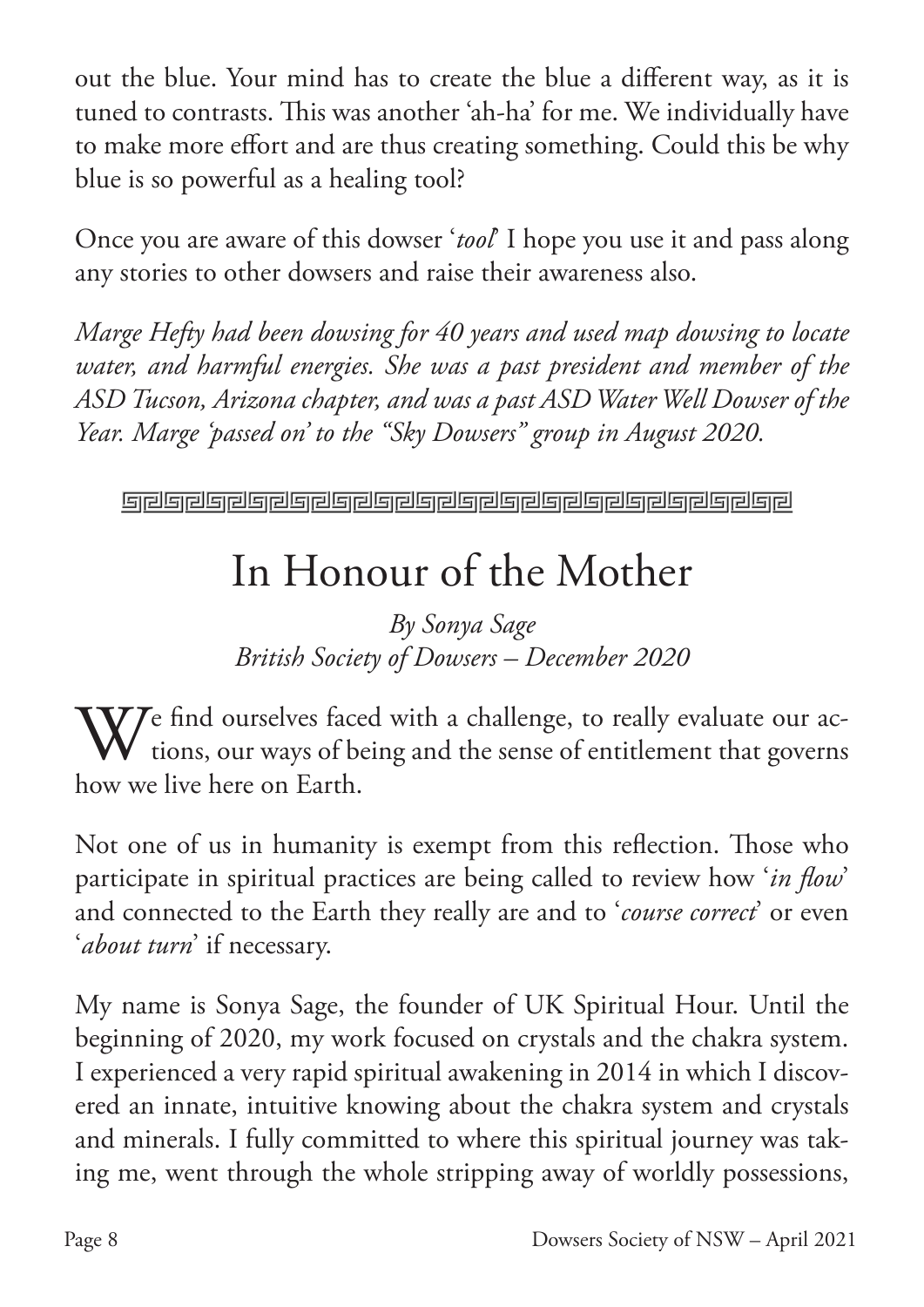(relationship, job, home) often with ease and other times through spiritual force when I was unwilling to let go! I learnt early on that in surrender and Crown Connection, even through absolute chaos, with trust and faith in the divine universe, we are able to navigate the storms and possible de-constructions that may come our way.

My crystal journey was beautiful. At one point I had a crystal shop and until the end of 2019, I would attend events all over London and the South East selling these beautiful crystals, as well as, taking clients as a Chakra Balance and Crystal Healing Practitioner.

Whenever I purchased new crystal stock, I would spend the day cleansing



every single piece, welcoming them and thanking them for coming to me whilst waiting to align with their new guardian. I would also apologise for any trauma they had encountered on their journey to me. The same way we as humans are energy and have consciousness is how I feel about the mineral kingdom.

In 2018, after purchasing some beautiful pieces of quartz from Madagascar, whilst cleansing them I intuitively connected with a vast amount of trauma being held by these crystals. I spent nearly an entire week healing the rose quartz, being woken up at 6 am in the morning to chant to them, bathe them and bring them an abundance of love.

It was from this point that my crystal journey began to shift. In connecting with source energy I was receiving messages that we should not be mining crystals in the way and extent to which we have and continue to do so now. I must say I initially felt overwhelmed with this message. What was I to do with this information coming through? Especially where my business relied on the use and selling of crystals. It was my livelihood.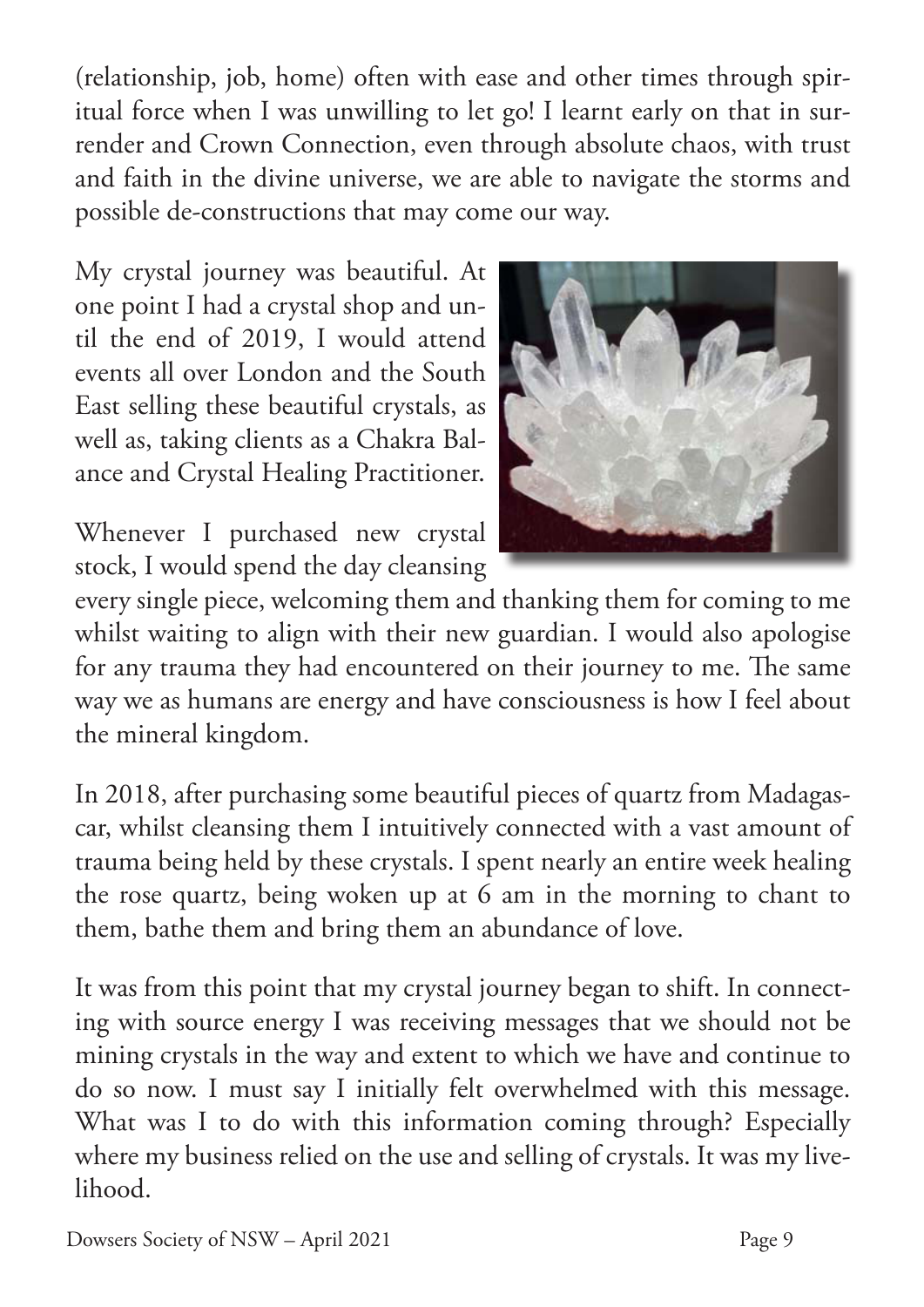In early 2019 I made the first attempt to close my business, '*The Sage Son*'. This was divinely guided, yet I felt unsure of the direction I should take. But by the end of the year my spiritual guidance was clear. As had happened other times, I had not fully listened to the message, so the universe took it into its own hands! By December 2019 I was struggling to purchase stock, I shut down my website and knew in my heart that I had to make a shift.

The word '*sustainability*' had been coming to me for months, and I was pushed to surrender to a divine path that would align me with starting up UK Spiritual Hour, and a more sustainable approach in all areas of my life. This path is still unfolding, yet there are greater realisations and knowledge coming to me daily.

What I had not anticipated was that my university education, from over 13 years ago would now begin to align with my spiritual work. In the first year of studies, the focus was on the making of the Caribbean as well as the 'development' of the Latin America we see today.

Over the past 500 years, most certainly since the '*discovery*' of the Americas, humanity has shifted away from following the natural cycles. The thieving of sacred lands belonging to indigenous communities, for the production of commodities by the human commodity of African slaves initiated a thirst, a greed for money and consumerism. This consumerism has left virtually nobody untouched, especially in our modern world.

Silver veins within South America were left thread bare by European colonizers. Land across Brazil and the Caribbean were ruined by the intense productivity of sugarcane. Mother Earth was no longer revered and those who lived by the natural cycles were told they were doing wrong and worse.

The industrial revolution would not have happened at the pace it did, had it not been for the wealth that the Trans-Atlantic Slave Trade produced, and in turn the world that we live in today may not have even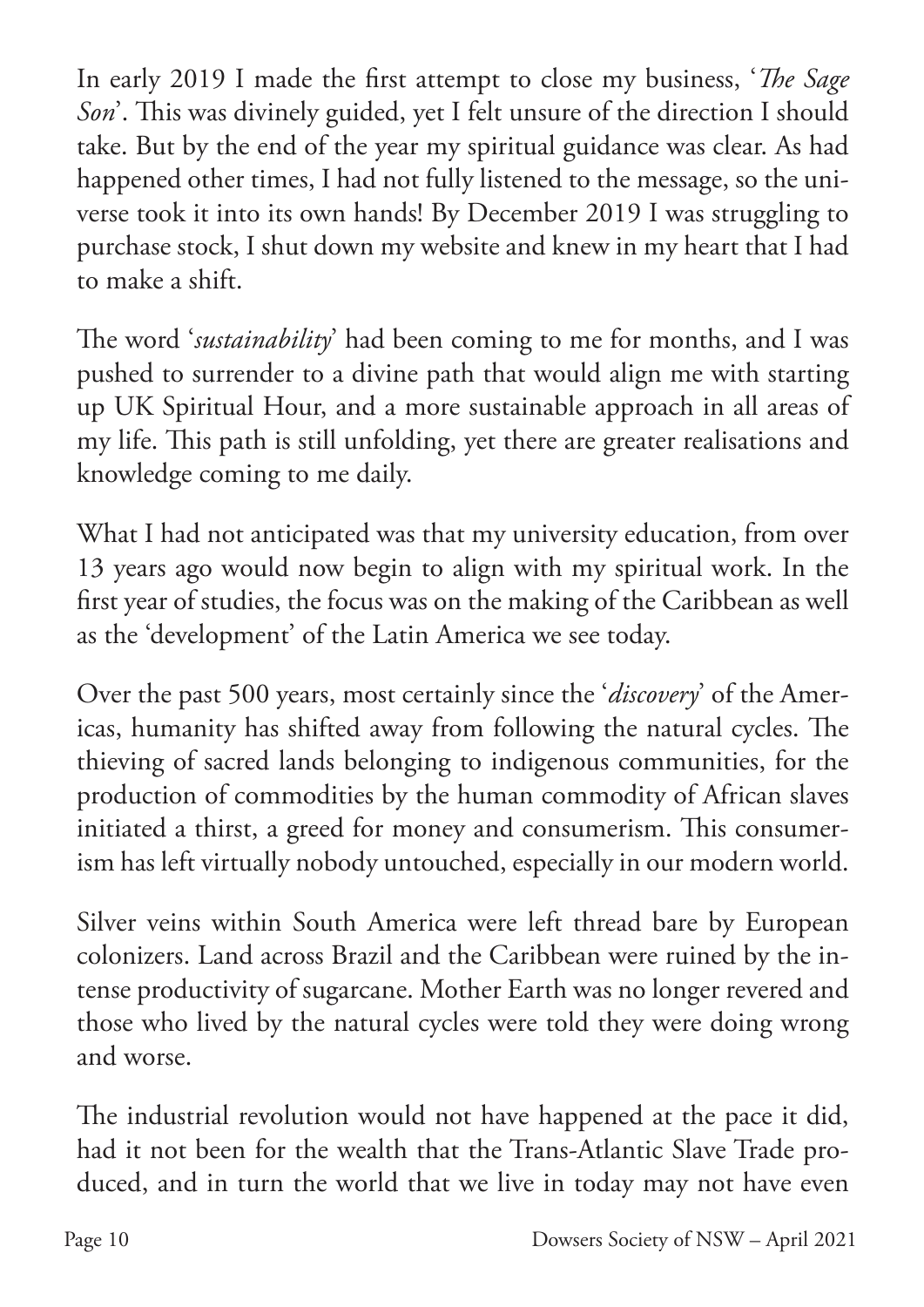existed.

Although we have access to some amazing technology, opportunities, health care, education and so much more, this has unfortunately disconnected us further from the Earth and the cycles followed by our ancestors. In the Western World, consumerism is so natural for us that we may not even recognise it within our spiritual communities.

The crystal and mineral industry is big money. Mining companies are going all around the world to excavate minerals for the sole purpose of profit. Minerals are commodities.

High in demand and as long as there are plenty available, the lower the price. In some parts of the world where the mineral re-



serves are low, this then drives the price up. This energy surrounding crystals will automatically lower their vibration and that's before I even consider the trauma they will endure whilst being mined and taken from their natural home.

In spiritual communities we often purchase crystals with no thought to what damage and destruction happens to not only the Earth, but also the communities in the regions where these crystals are mined and sourced. It is, I believe, common sense that the extraction of minerals from our Earth must have a greater impact on the environment than what we give consideration to.

I feel that the deep extraction of minerals from Mother Earth is akin to a human having an internal organ forcibly removed. What will happen when we exhaust all the minerals across the Earth?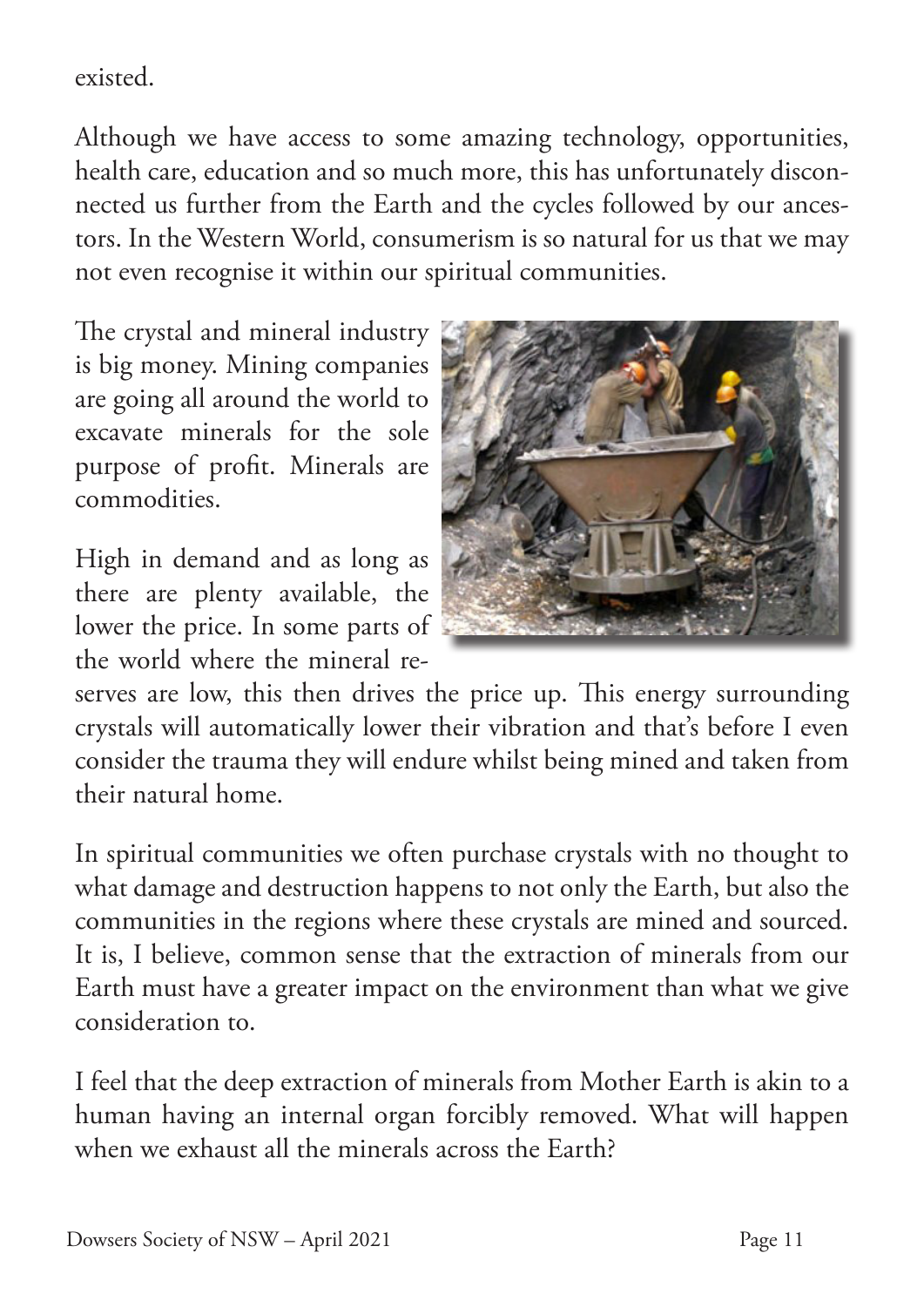How will our world look? What will it feel like? Surely every gorgeous piece of amethyst is in fact meant to lie within Mother Earth? There must be a reason that is greater than our own personal pleasure that these beauties have formed inside of her?

With research, we are able to see that gradually, there are a number of small communities forming across the world who are sourcing crystals that are upon or closer to the Earth's surface. Providing a service to spiritual communities that is both ethical, more sustainable and connected to Gaia and her cycles.

As our planet continues to shift into a higher dimensional frequency so too does our ability to connect with that which is not tangible. With focus, we will find that we are able to connect with the energy of a crystal without it having to be with us or in our hands.

Those working in the esoteric are being called to lead when it comes to Earth's sustainability and flowing with natural cycles, whether that be planetary cycles, the cycle of the land, the seasons, the life cycle and more.

We are being urged to go within and acknowledge that which has never been in alignment with our true essence, our connection to the sacred feminine and our divine nature. If we continue to walk around blindfolded to the pillage of the Earth Mother, so too

will we see the ordered chaos that we have lived in complicitly with up to this point, surface as abject chaos that we can no longer ignore. We all have a part to play and the call to action that now sounds is one we are being pushed to answer.

In honour of the Mother.

And so it is.

 *~Sonya Sage*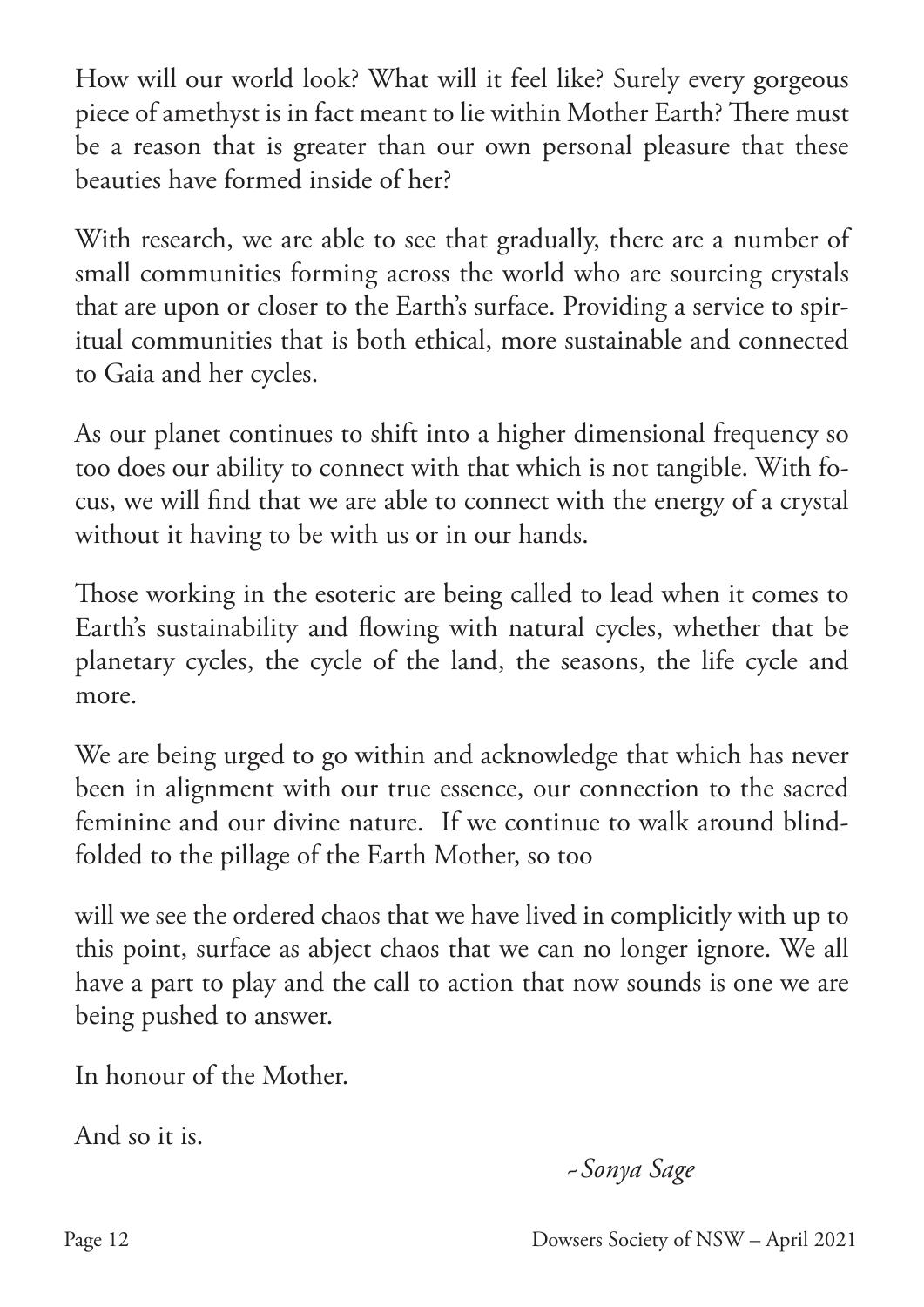## The Adventures of Evelyn Penrose

Part 2 – The prospector and her pendulum *By Nick Haywood British Society of Dowsers -August 2020 (Part 1 was in our October 2020 issue, page 22)*

In Part 1, we met Evelyn Penrose, who<br>had been marked out by the fairies, had been marked out by the fairies, for '*great fairy things*'.

She began her professional dowsing career as official water diviner in British Columbia, but we saw how she got more than she expected. In this article I shall concentrate on her pioneering work in dowsing - how she was one of the early



pioneers of map dowsing in the cause of mineral divining.

Her map dowsing began after reading a book on the subject sent to her by the BSD founder, Colonel Bell. Initially sceptical, she followed the procedure using a sample and a pendulum, and discovered that she could dowse for both water and minerals with 100% accuracy. In her autobiography, she describes in some detail, a map dowsing procedure of her own devising.

"*I do all my preliminary work with my eyes shut, which necessitates having an assistant to listen to what I say [out loud], and notice where I receive the strongest reactions. I start by rubbing my hands over the map, until it seems to turn into something alive. Sometimes the map becomes alive instantaneously, ... at others I seem to meet a curious barrier or antagonism and the map remains dead. I get the same sensations, and shocks from the map that I do from the actual ground*."

For example, she could get a sense of how badly faulted the substrata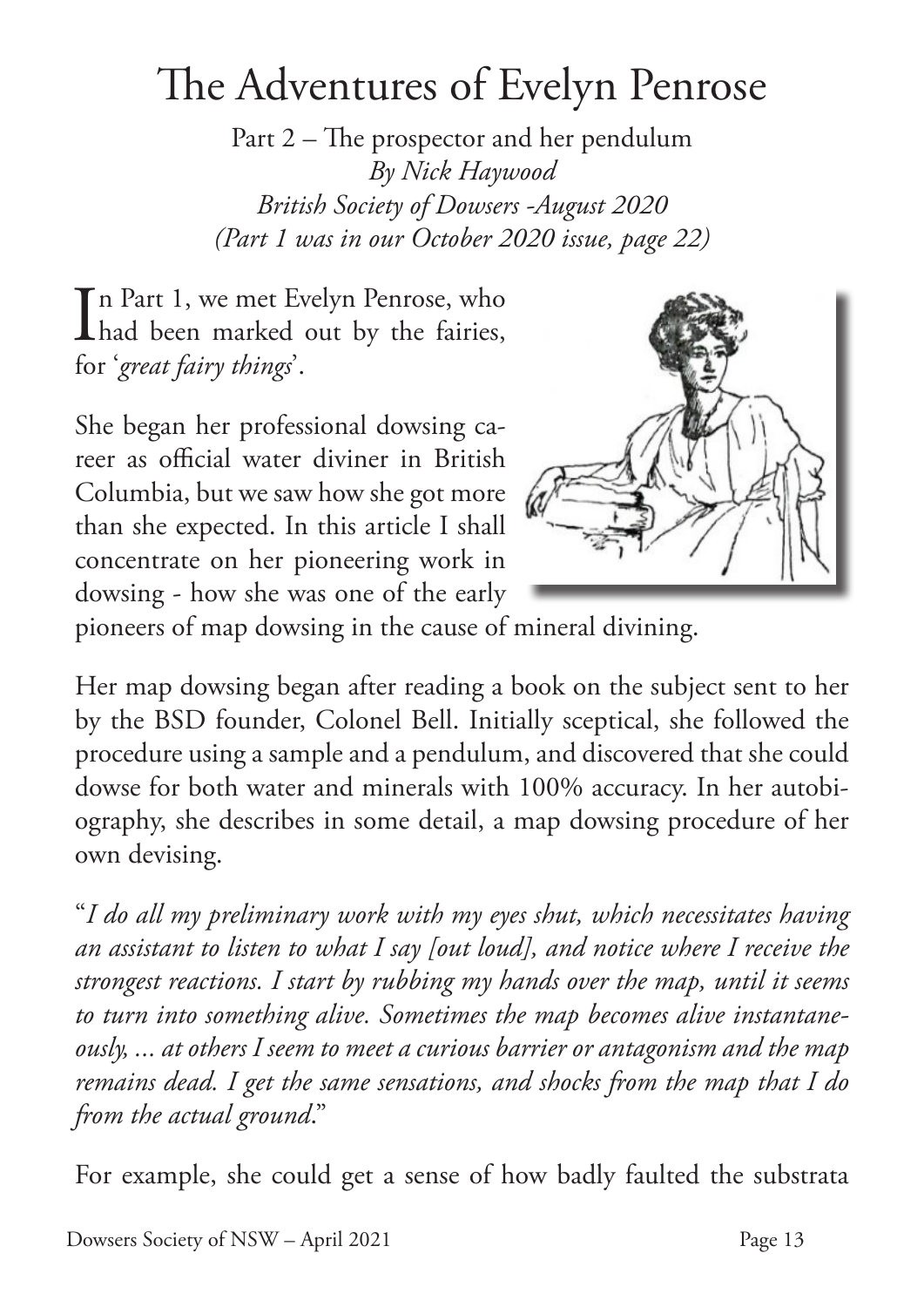were. As on the ground, her reactions over a map could also be dramatic, " . *. . Where the oil is very rich, my arms and hands are thrown back with such force. All this is done with my eyes shut. Working on an oil map is an extremely exhausting performance...*".

Working with water maps (always survey maps and not topographical ones) was less tiring for her and required a different technique. After making the map come '*alive'*, she asked '*It'* questions about the location of water.



 "*If there are any hills ... a strong draught [sic] comes up off the map and lifts my hand to the high land. After which my hands float gently over the map, showing me the direction of the streams ...*" She would then depth the streams and test the water potability. In this she discovered that her "*... lips and tongue taste salt if the water is brackish and I get a horrible smell in my nose if it is sulphurous or impure*."

She recounts an amusing incident about the intensity of the sensations when map dowsing, in this case, for silver. She had been asked to investigate on a map, whether a potential gold mine was worth investing in. The intended mine was poor, but instead she discovered a silver deposit.

She said, "*Silver on the ground gives the diviner a strong and often painful reaction: it is like being stabbed through the feet and body with a red-hot knife.*" She had spread the map out on a table, and whilst talking had inadvertently sat on that very portion of the map relating to the silver.

The result, "*...suddenly, I nearly shot up to the ceiling with a vicious stab of pain ...*". Upon re-counting this tale to an English friend, the latter replied, "*But, my dear, how very convenient to be able to work at both ends!*".

Dowsing for her was always providing new surprises. Such was the case of the '*phantom map*'. When map dowsing, she had always insisted on an accurate plan, drawn to scale, with a number of distinguishing features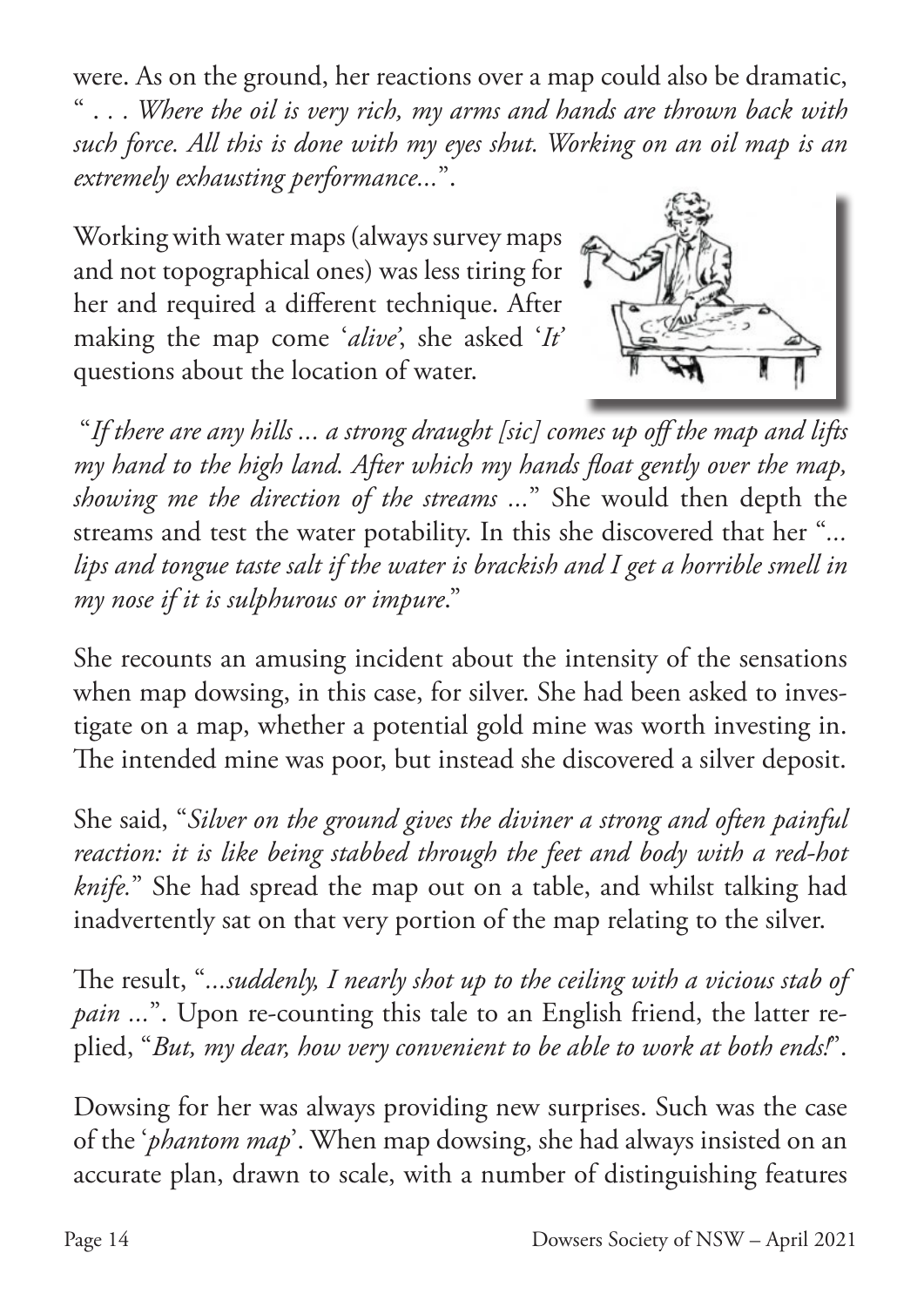e.g., towns, hills, creeks, etc. This way, she conjectured, the map was sufficiently individualised and ".*.. to enable me to make mental contact with the particular part of land which it represented*."

On one occasion, when dowsing for water on an extensive property, the owner had supplied what she thought was a representative plan, showing lines which, she took to be fences and a couple of roads. She completed her map dowsing and duly marked on it the locations for wells. It was only later when actually visiting the property that she realised that there were no fences or roads there as she had assumed. Apparently the map was made by the Government surveyor when dividing up that area into farming lots, merely to show what the area would be like in the future when all sections were taken up and cultivated.

Nothing existed except four survey pegs. The only link between the plan and the ground, her surveyor had used to transcribe her map indications to potential drilling sites on the ground.

Though shocked by this discovery, " *. . . it meant I might have come into mental contact with any 500 acres in the 976,000 square miles ... which make up ... Western Australia*", actual dowsing on the ground revealed that "*...every spot marked by the surveyor was accurate to within a few inches to a foot of the underground water.*"

Her map dowsing prowess led her to become an oil diviner, thousands of miles away from the actual oil! She asserts that finding a particular mineral is in itself a skill and must be learned separately. Just because you can dowse for water does not mean you can do the same for oil, which is itself the hardest branch of study, for one reason -how to prove your skill?

She got her first break as an oil diviner, from an oil magnate in the USA, who had read about her exploits in one of Kenneth Roberts' books about the American dowser Henry Gross, in which she was mentioned map dowsing in Bermuda. Bearing in mind that she was in Australia, he sent her a plan of his existing oil field, comprising a "...*paper marked in squares*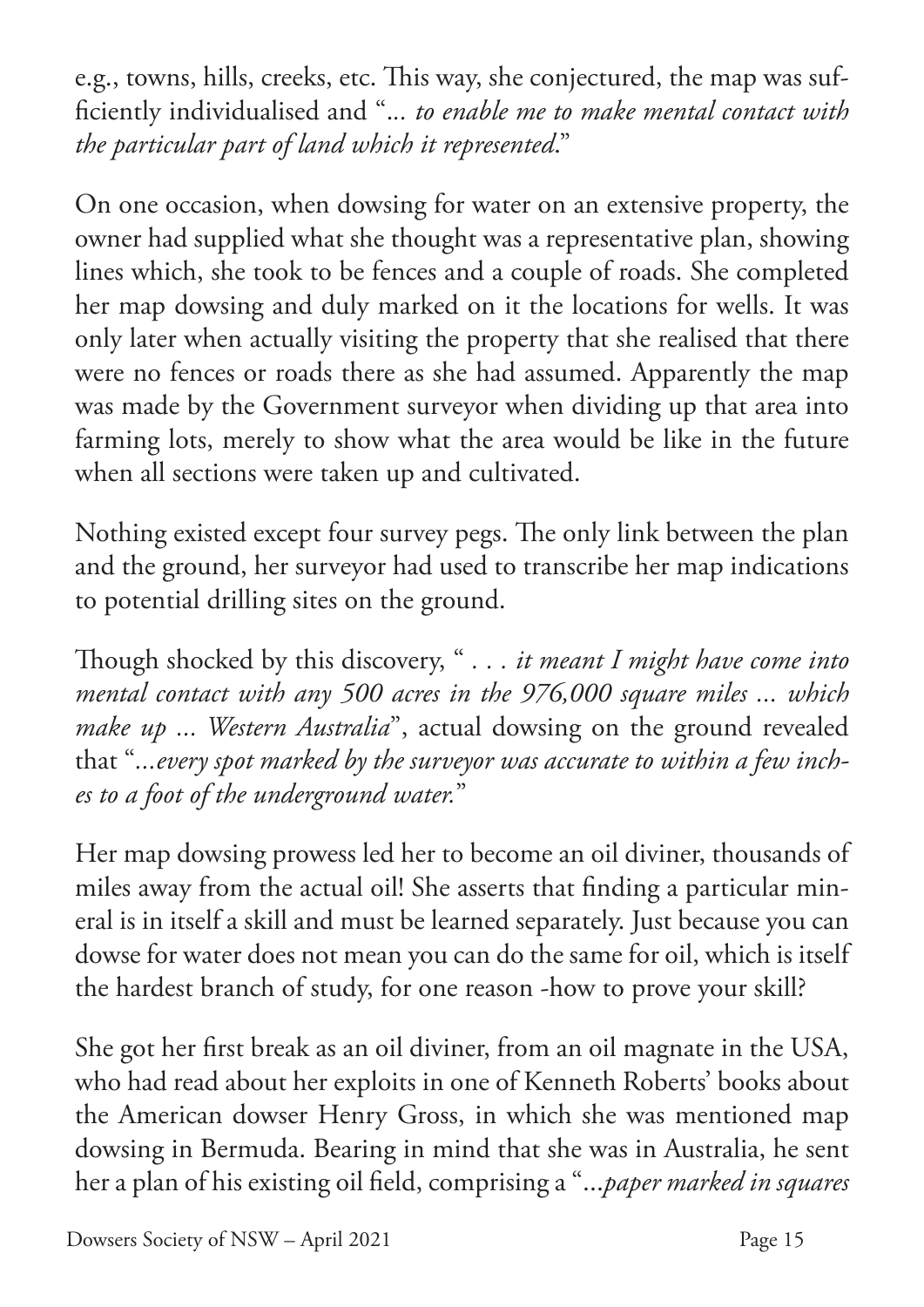*drawn to scale, showing the exact position of each well in relation to the others. There was absolutely nothing else.*.".

After recovering her composure, she discovered that she could indeed dowse this plan, discovering the main oil-bearing fault line, outline the extent of the oil field, and found another ten wells which had been missed.

It was not until some years later that she received any feedback, nine wells were oil bear-



ing and the remaining one was found to lie just outside of the reservoir. More oil divining followed and she concludes, "*… twenty-one good wells in the United States were all discovered by me, through reading maps in Australia*."

She adds a note of caution however to those that follow. She notes that the difficulty is '*faults'*, which on the map give "*so little radiation that they are extremely difficult to find.. but on the ground itself they are easy to detect... the diviner is thrown off his feet.*"

She says it is necessary to develop your own individual system, it cannot be taught. But she warns that map dowsing requires "*many years of hard work and bitter disappointments to become efficient*."

During World War II, she found herself stranded in Australia, but soon found her services as a water diviner were required as there was a long drought in progress, 20 million sheep died in just two years. One day while being driven over the property of a particular sheep farmer, "*... I suddenly got a violent stab of pain through my feet, which I always get, even in a car, when passing over gold or other minerals*".

This led to a suggestion by her host that she might try her hand at gold prospecting. What followed is a story of the privations, hardships and the hazards of living in that vast country. She started with map dowsing, an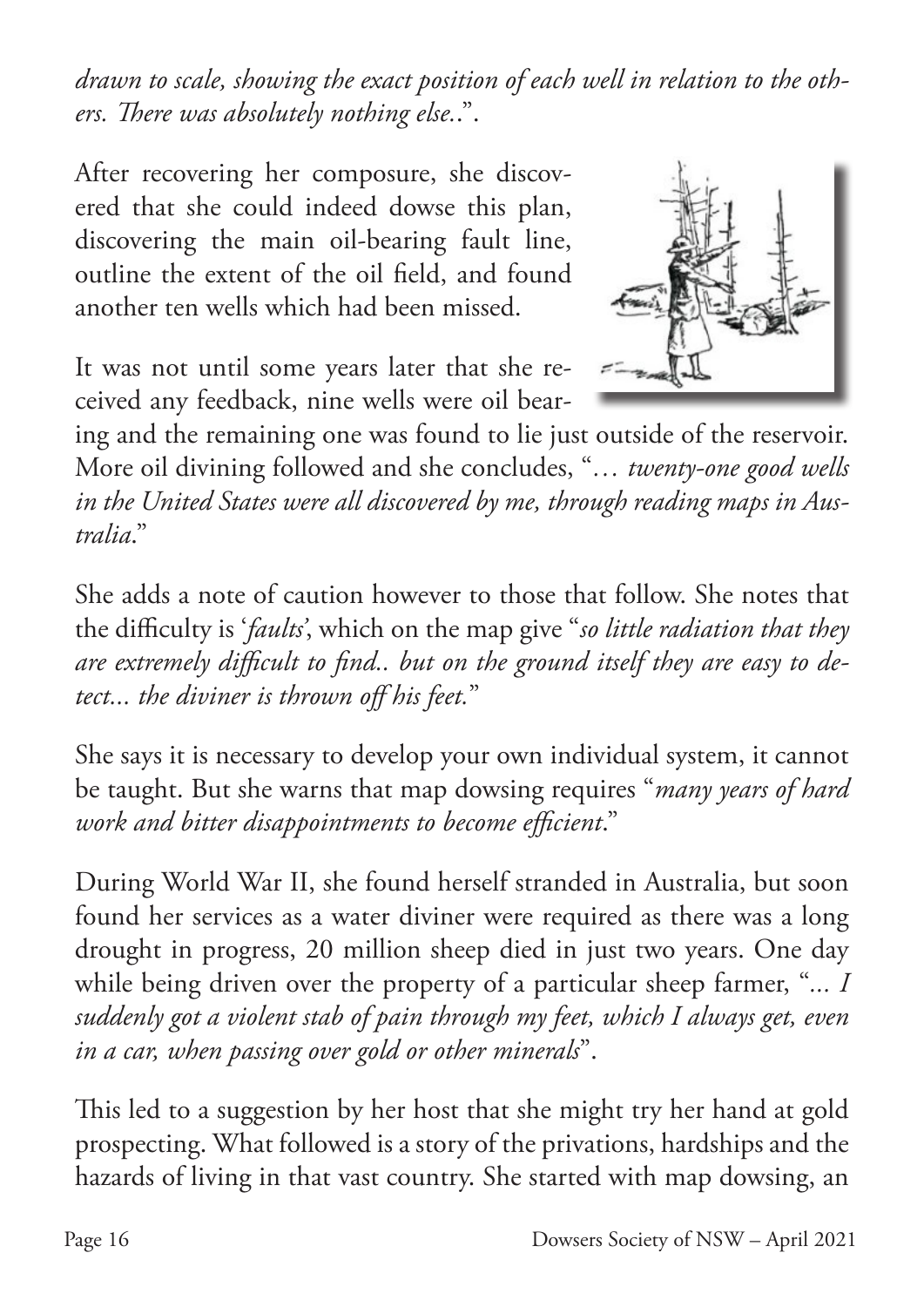ideal technique when one considers the sheer scale of the country, identifying the locations of likely gold deposits. The initial site and several others proved disappointing, but soon they homed in on a more distant site, involving an arduous journey.

There were no hotels, just a wooden shack shared with her two male companions. There was the heat, mosquitoes and just hard tack rations. First the locations dowsed on the map were staked out on the ground, but these could be up to two feet out from the true positions. So, the site had to be dowsed on the ground. Although she could dowse with her bare hands, she found this more tiring than using her chief tool, comprising a '*zigzag piece of steel wire.'*

At the start she held a small bottle containing ".*..smelted pieces of the mineral for which I am divining. 'This tunes me in' to it and cuts out the reactions from any other mineral. Once I am tuned-in, and this doesn't take long, I can dispense with the sample.*" Once she had located the deposits more accurately, she stood over each one in turn and deduced whether the reactions were strong or weak; "*I hold my zigzag tool firmly in my hands and let it revolve, which it apparently does without any help from me. For example, it may revolve 48 times then stop*."

While working on the ground, she noted, "*One of the most trying things about prospecting for gold by divining is that one has to start work at sunrise*." (In fact, half an hour later, due to so much disturbance in the atmosphere immediately after the appearance of the sun). "*Unless one does, instead of getting the reaction for gold over the actual vein or alluvial deposit the rays seem to become deflected, and one can get as many as twelve phantom places or mirages, not one of which is over the actual gold deposit, although it may give the diviner all the required reactions*. This fact was discovered many years ago and is a difficulty which is experienced by practically all diviners. Why it is so is unknown.

The indications of rich gold were as good on the ground as they had previously been on the map, but their high hopes were quickly dashed. They

Dowsers Society of NSW – April 2021 Page 17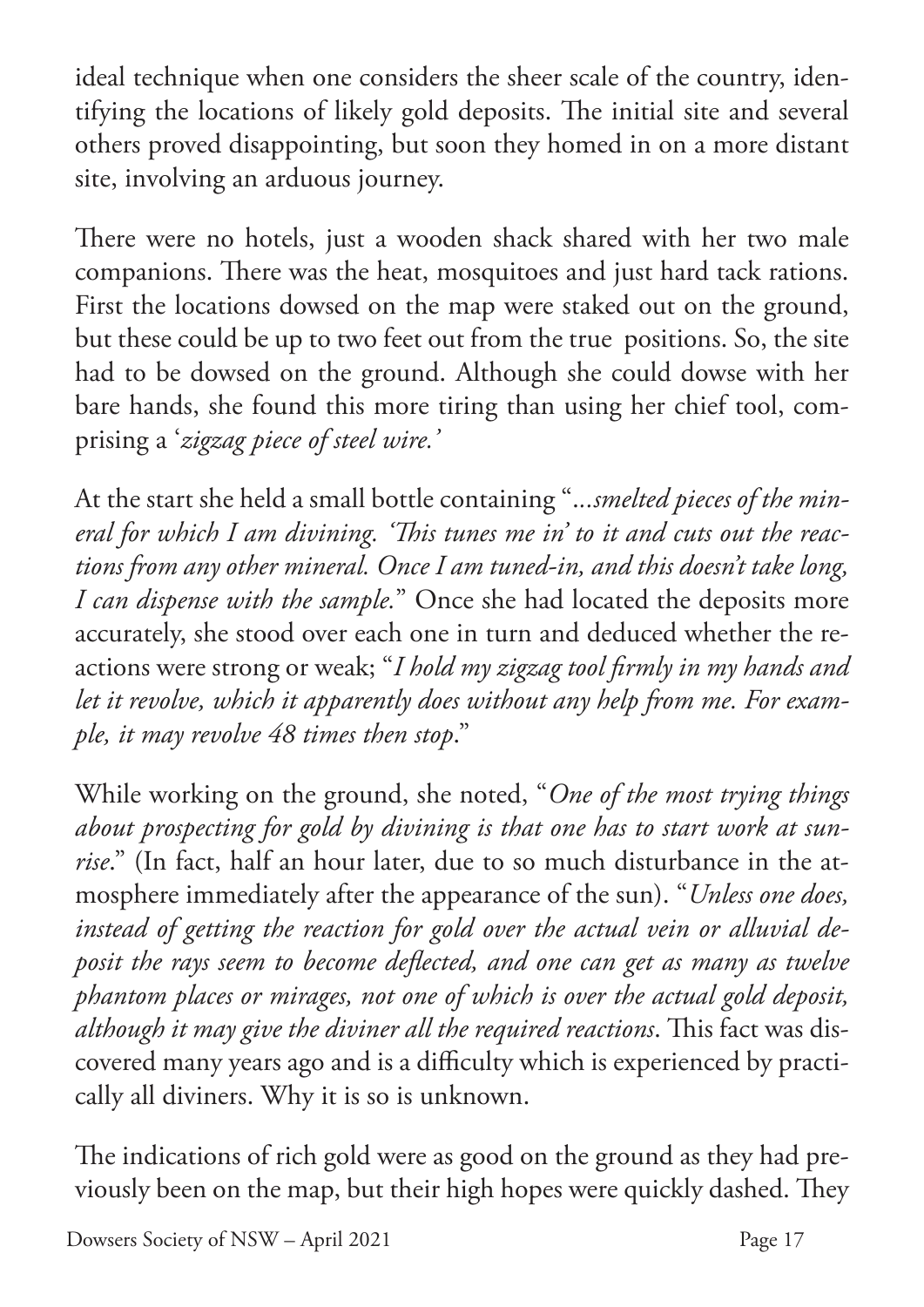could not achieve a mining lease from the Government, because the region had just been made into a National Park!

She ends the episode thus "*Nevertheless, once anyone has tasted the intoxication of prospecting for gold, no mountain huts and chilly expeditions at dawn, and no caustic Government department squashing can drive the madness from the blood, or keep the gold prospector down for long*."

During her career, Evelyn dowsed for many types of mineral and consequently had some interesting things to say about this. About mineral divining she states that she and other diviners "*. . . have discovered that every mineral gives off a number of pulses – or 'bursts of energy'* ...".

Here she is referring to the practice at that time, of reading a code from the dowsing instrument, this serial number related only to the particular thing sought and was often very idiosyncratic.

She gives a table of her own reactions, for example: diamonds gave 1 revolution of her tool; water gave 2 revolutions; silver gave 7 revolutions then paused, then repeated indefinitely; alluvial gold gave 11 revolutions, whereas load gold gave 12 revolutions; coal gave 16 revolutions and oil, 24 revolutions. To check their own reactions, the diviner only has to hold a glass tube containing a small quantity of whatever they are looking for.

Interestingly, she remarks that metals almost seem to have personalities. Some are easy to work on and seem friendly. Silver and copper are actually acutely painful to me to work on. When she walked over the surface of a silver mine, ... she thought (she) had trodden on a rattlesnake. With diamonds, one has a sense of extreme purity and cleanliness and a feeling of exhilaration.

"*With oil I meet a wall of antagonism, ... I feel as if I were enveloped in a heavy fog, which grows thicker and thicker the nearer I approach the oil. For sheer happiness and well-being give me tin". Wolfram (iron manganese tungsten, which is extremely magnetic)...treats me like a terrier treats a rat*".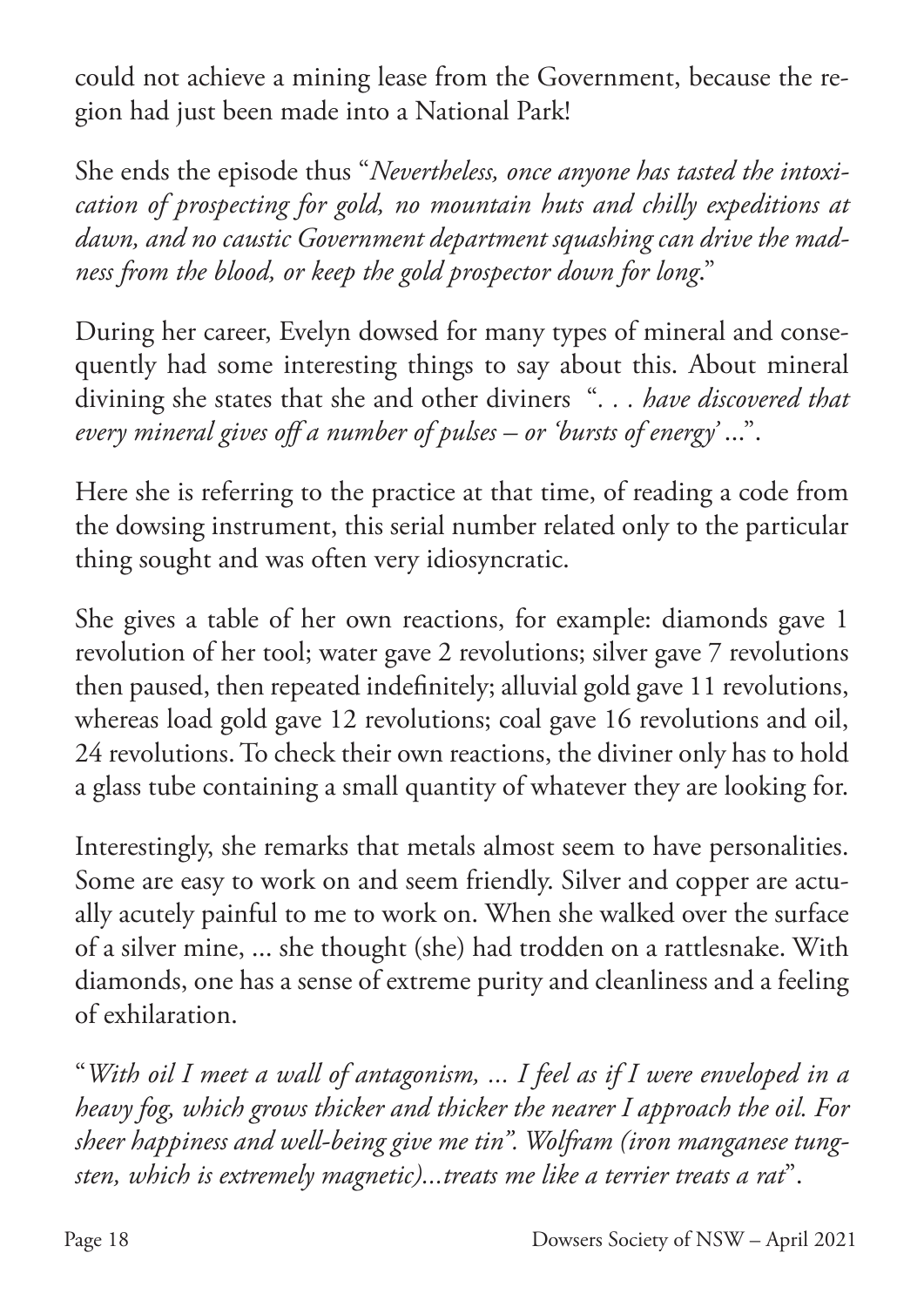Any radioactive substance gave her serious problems both dowsing on a map, or on the ground. "*I was attacked by stabs of terrible scorching red-hot pain. . . the effect was quite terrifying*". She claims that "*…gold and diamonds are the practical jokers of the diviners world*". With gold it throws out eleven images which all give the correct reactions, though ten of them are mere phantoms.



Reading Evelyn's accounts of her dowsing abilities, I think what potential there is in all of us and what meaning it can give to our lives. She was able to dowse from a young age and had clear psychic abilities such as clairvoyance, and clair-sentience. Some of her abilities were latent and had to be discovered, while her sensitivity increased with the long practice of dowsing.

Most abilities follow the familiar bell curve, and I expect hers lay far to the right-hand tail, where most of us can only stare in wonder. She began dowsing in a time when the applications and practice of dowsing were still very traditional. But with her remarkable gifts, she led the way with new practices such as device-less and map dowsing, and even remote viewing.

Surely then, not a witch, but a true master dowser. She used her powers for good and in return lived a fulfilling life. Looking back on her life, she says, "*.. . I still look on divining as the best gift the pixies gave me.*" The opportunity for travel and adventure around the World, creating a trail of friends. "*I say from the bottom of my heart, 'Thank God' I haven't just existed - I've really lived! Could anyone ask the fates for more?*"

*To read Evelyn's autobiography, look on http://dowsing-research.net/ or search for her book: Adventure Unlimited: A Water Diviner Travels the World*.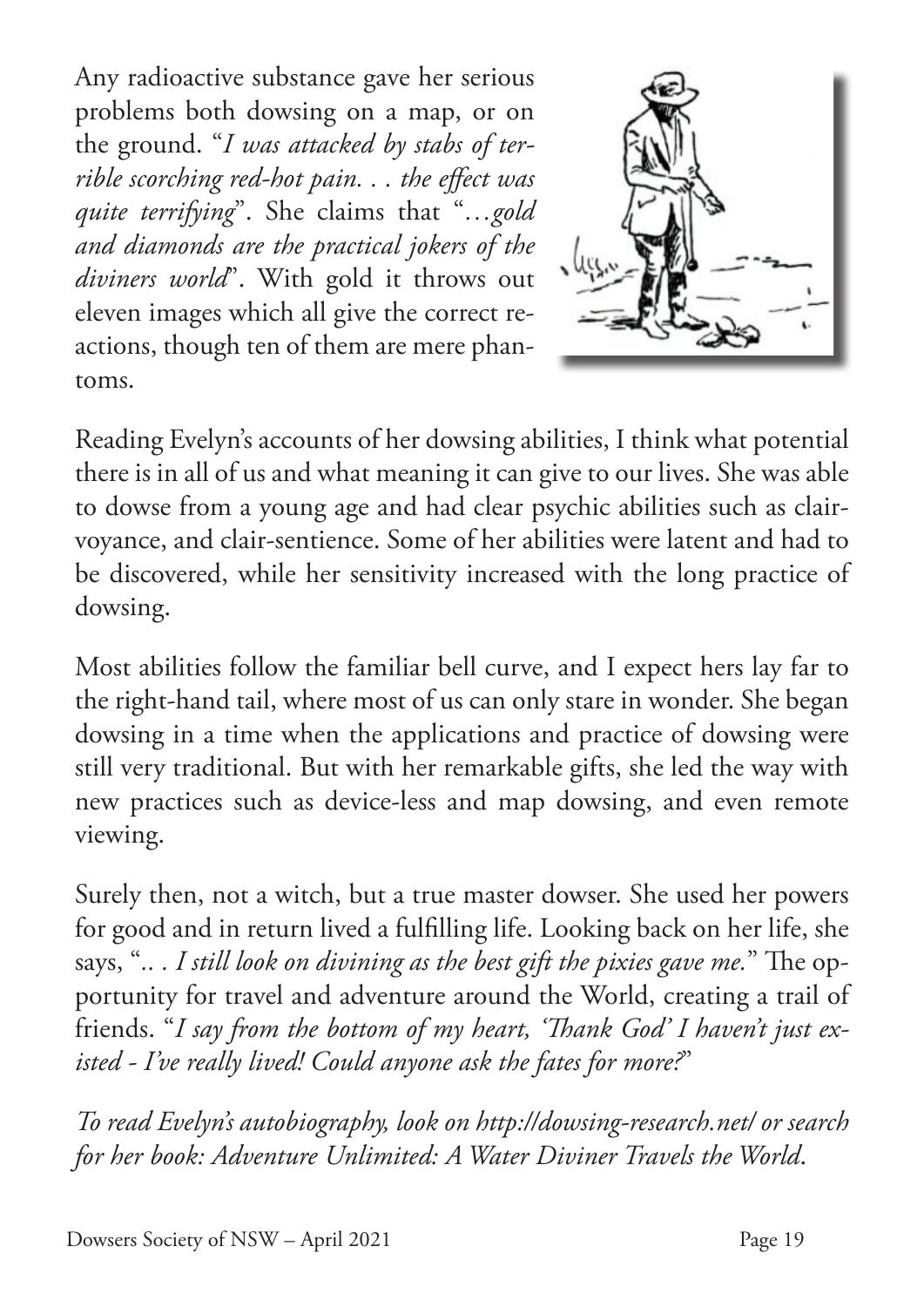## April Morning Seminar Shamanic Journeying Morning Seminar - With Kevin Parker -

Shamanic Practitioner, Kevin Parker, will share some basic Shamanic<br>Journeying techniques with participants in this experiential work-Journeying techniques with participants in this experiential workshop. With appropriate background provided, participants will undertake two Shamanic Journeys.

See last month newsletter, or our website for more information.

### **When**

Sunday 18th April 2021, Arrive 9.30 for 10.00 start, finish 12.30. Followed after lunch by our normal afternoon meeting.

### **Where**

Our normal Community Hall, 44 Gladesville Road, Hunters Hill.

لأرواق والواه الواقر والواقر والواقر والواقر والواقري والواقرية والمراقرة

## Reasons to Smile

### *By Cheryl Richardson Reprinted from SF Source Spirit Library Feb 2021*

 $M$ y friend Nanna introduced me to an interesting practice. She said<br>Ashe was taking note of the activities and experiences that made her she was taking note of the activities and experiences that made her smile so she could give them more space in her life.

Well that's an excellent idea, I thought to myself, so I started keeping track of what made me smile, too. It's a revealing exercise. Here's some of what I've discovered…

I smile when I see my husband Michael whether it's first thing in the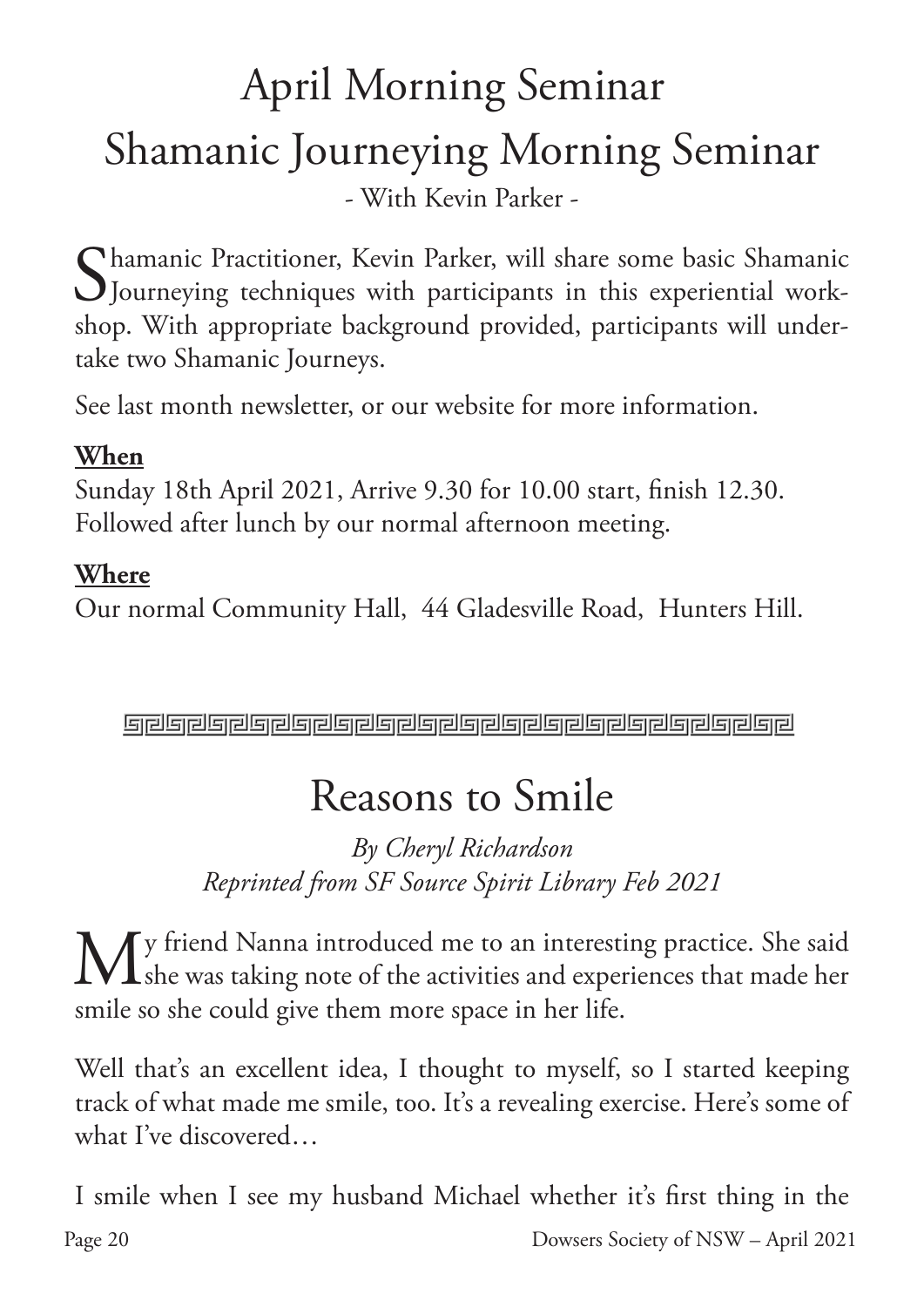## Getting Back on Track

*By Zabe Barnes Reprinted from the Ozark Research Institute, Winter 2020*

A while back, on a cold winter day, one of my rescue cats ran past me **T**when I was carrying groceries in from the car. Although normally happy to be a 100% indoor cat, he was clearly in the mood for an adventure and would not come back inside when I called him--not even for treats.

By bedtime, there was still no sign of him. I had been calling him for hours. The next morning I searched again and found him 25 feet in the air, crying his head off, stuck in a neighbour's tree.

I imagine that he ended up there by chasing a bird or squirrel or, more likely, to escape the free-roaming neighbourhood dogs.

I called Animal Services, the fire department, and my vet's office for help or advice about how to get him down, to no avail. So I googled '*how to get a cat out of a tree*' and found a possible solution.

A friend helped me make a kitty dumb-waiter/elevator using a long rope tied to an open pet carrier that had a bowl of sardines inside of it.

He tied the other end of the rope



to a padded weight which he threw over a high branch. Luckily he had great aim and did not hit the cat.

The carrier had soft sides and an opening in the top with enough room around it for the cat to step onto and climb down into to get the food. I

Dowsers Society of NSW – April 2021 Page 21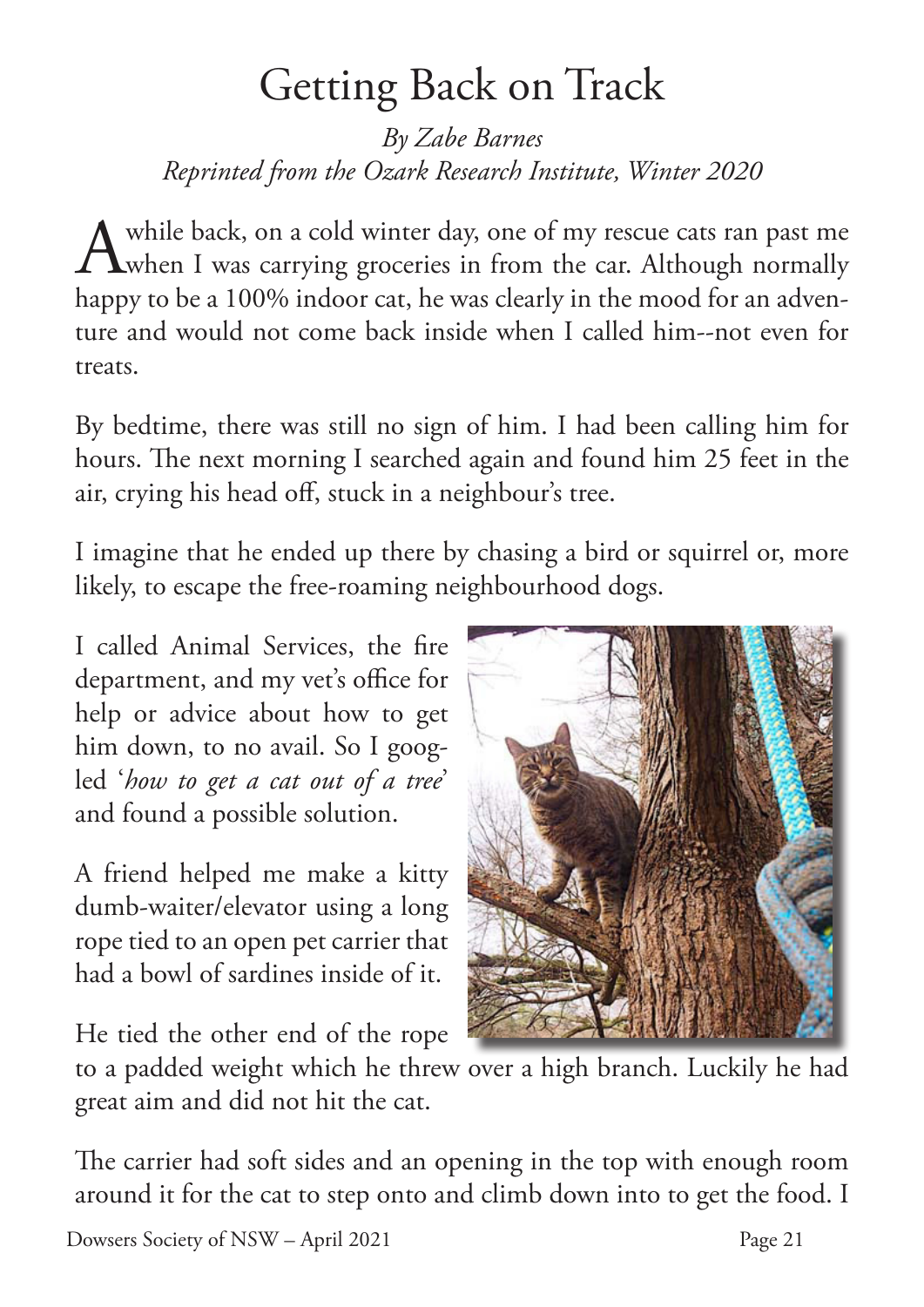raised the carrier up to my wayward boy. I find that animals respond better to mental pictures than to words so I psychically projected a movie from my third eye to his, showing him what I wanted him to do and what would happen after he got into the carrier.

I showed him that it would sway a little but that he could grab onto it with his claws and that he would be safe once he got inside of it. I showed him how we would slowly lower him down and carry him inside where he would get lots of treats and even more cuddles.

Stepping onto the swaying carrier went against everything that felt safe to him so I asked Archangel Ariel and St. Francis of Assisi to help him understand that it was the best way for him to get down. I always call Ariel to help with animal communication. And since St. Francis preached to animals, I thought he might be able to help, as well.

After just a few minutes, my kitty finally climbed in and was successfully lowered to safety.

Once back inside the house, he purred in my lap for three days straight - and never tried to escape again! He now appreciated his true soul path of being a lap-warming house cat.

### **Here's what our experience reinforced for me:**

1. We get in trouble on our soul path when we chase things that are not meant for us to have: Birds and squirrels are exciting until they get you stuck in a tree!

2. Sometimes we allow fear to chase us to uncomfortable, ungrounded places where we can barely function: This cat definitely did not belong on a branch 20+ feet off the ground.

3. When we get stuck, we may need outside help to get unstuck: In this case it took two humans plus YouTube plus Archangel Ariel and St. Francis.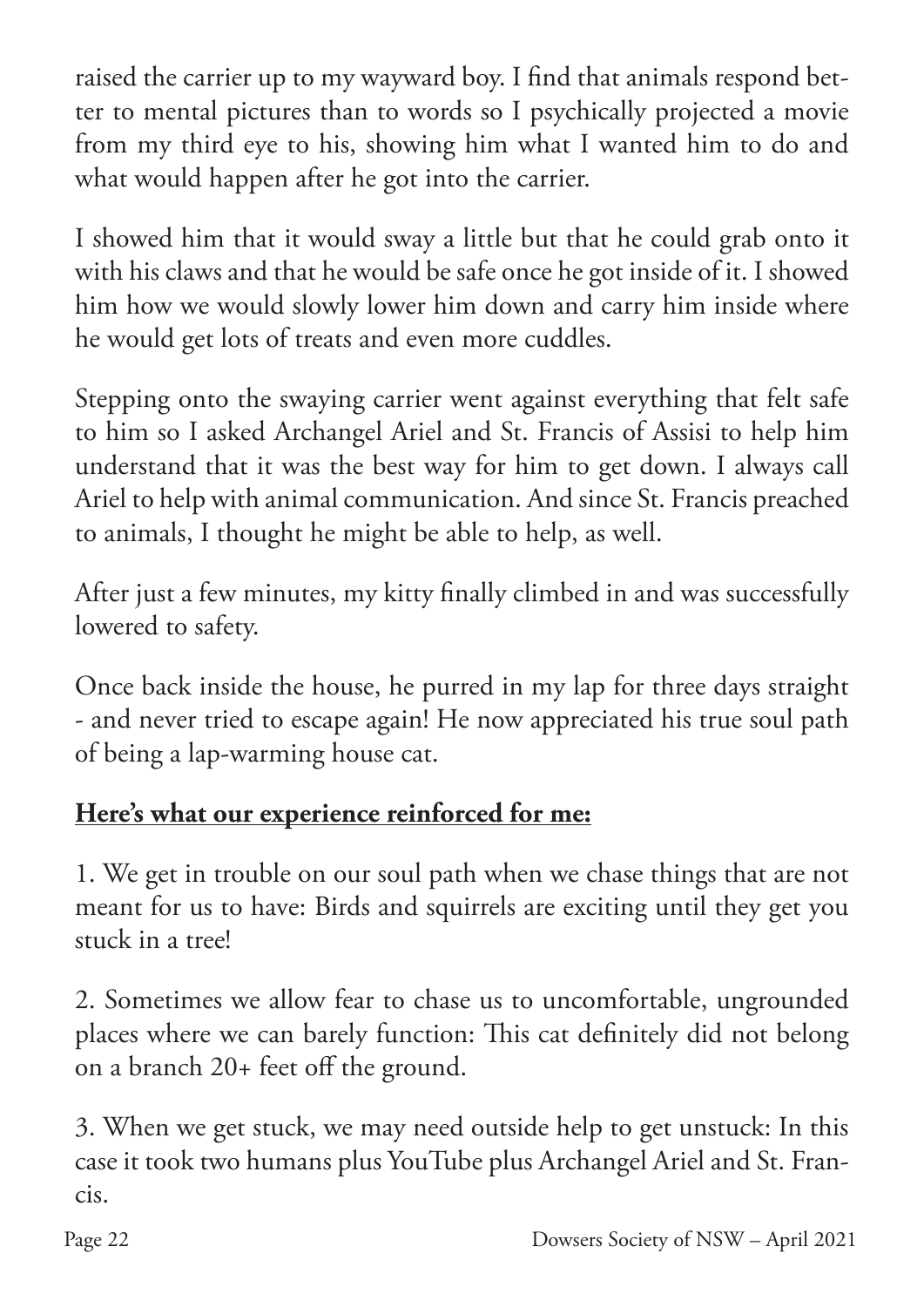4. In the process of being helped, we may have to trust the unknown: My cat had to find the courage to climb down into the swaying carrier that moved even more as he put his weight on it.

5. Positive incentives are especially helpful: smelly sardines helped coax him into the carrier.

6. Once restored to our soul path after having gone astray, we appreciate it more than ever: He was extra cuddly since his ordeal and gave me head-butts and nose kisses for weeks.

7. We are still loved as much as ever, in spite of having temporarily lost our way: God loves us no matter what, just as I love my cat in spite of the fact that he was naughty to run outside.

8. When we find a good way to get back on track, we naturally teach others to facilitate similar results: Once he was safe back home, I called the vet, the fire department and animal services to tell them about my newfound way of rescuing a cat from a tree - and they were all grateful for the information and promised to pass it forward.

That sweet cat has since crossed over the rainbow bridge. I am grateful for our years together and for all of the things that he taught me.

Thank you for letting me share this story with you.

 *~ Zabe*

*Zabe Barnes helps people find their way when they feel like they are stuck in a tree, crying their heads off.* 

*You can explore her books, sessions, online courses, alchemy cards, and free webinars at* https://allcanheal.com/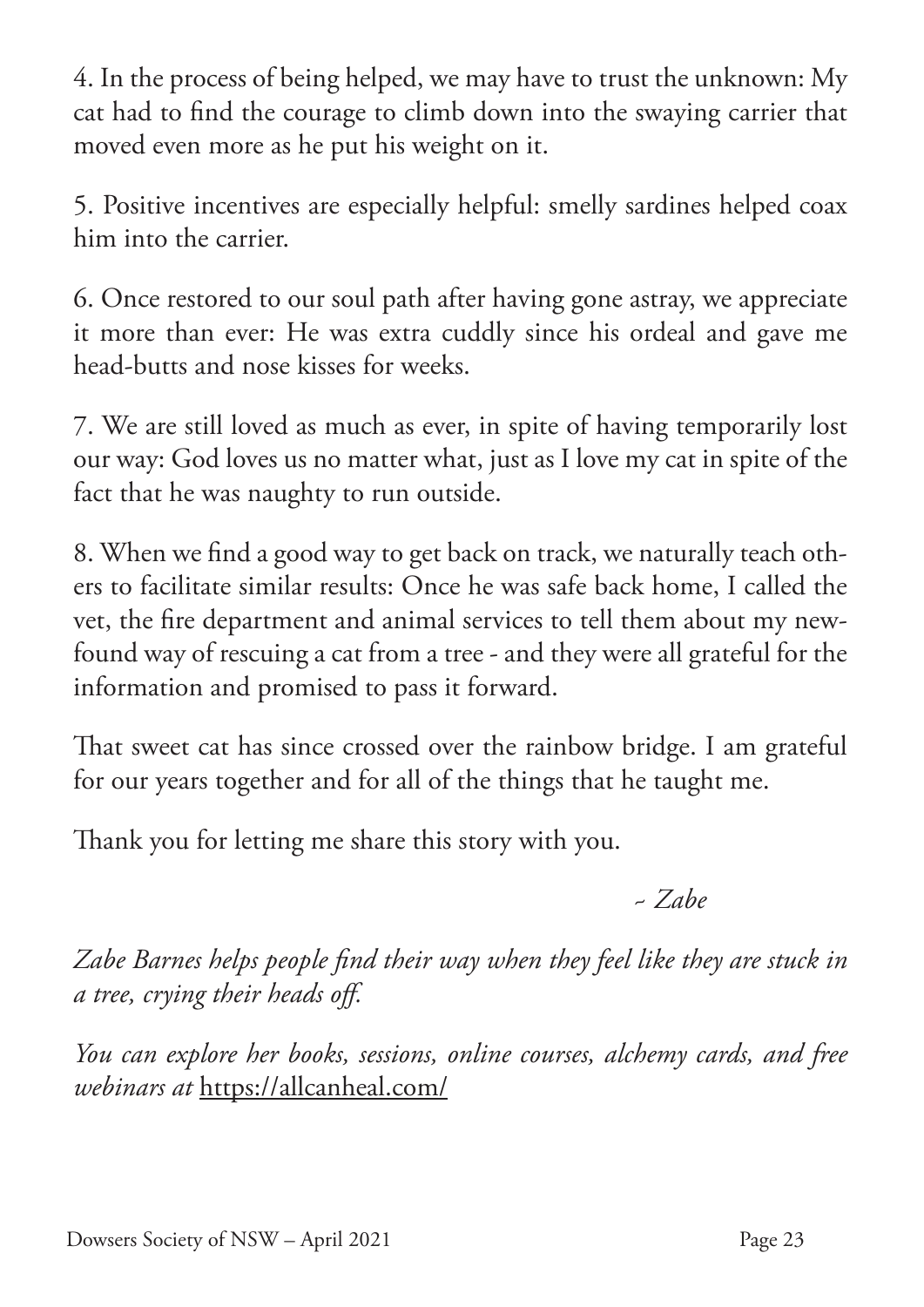



This book was recommended by a society member who thought that the subject would interest some of us. I found it to be quite difficult to read, although only 120 pages long. Tha author has written it more like a technical essay, but the story is very interesting.

### **Application of Impossible Things**

By Natalie Sudman

This is an amazing true story of a female civilian employee of the Army Corps of Engineers in Basrah and Nasiriyah, Iraq. She was riding in a truck with other men when a roadside bomb destroyed the vehicle.



Her body was so severely damaged that there was no possible way she could live. She vividly recounts her Near Death Experience when she went out of the body to the spirit world. There it was decided that her work on Earth was not done and with the help of spirit guides, they repaired the body so she could re-enter it. She retained the conscious memory of what happened and during the time in the hospital, more details returned.

### **Library Online Catalogue**

Remember, our catalogue is available online for browsing at your convenience at https://cloud.collectorz.com/271940/books

You will need to type this into your browser the first time, then bookmark it for future use. There are various ways to view the books, from image to list form, and you can search for something in particular.

*~ Helen*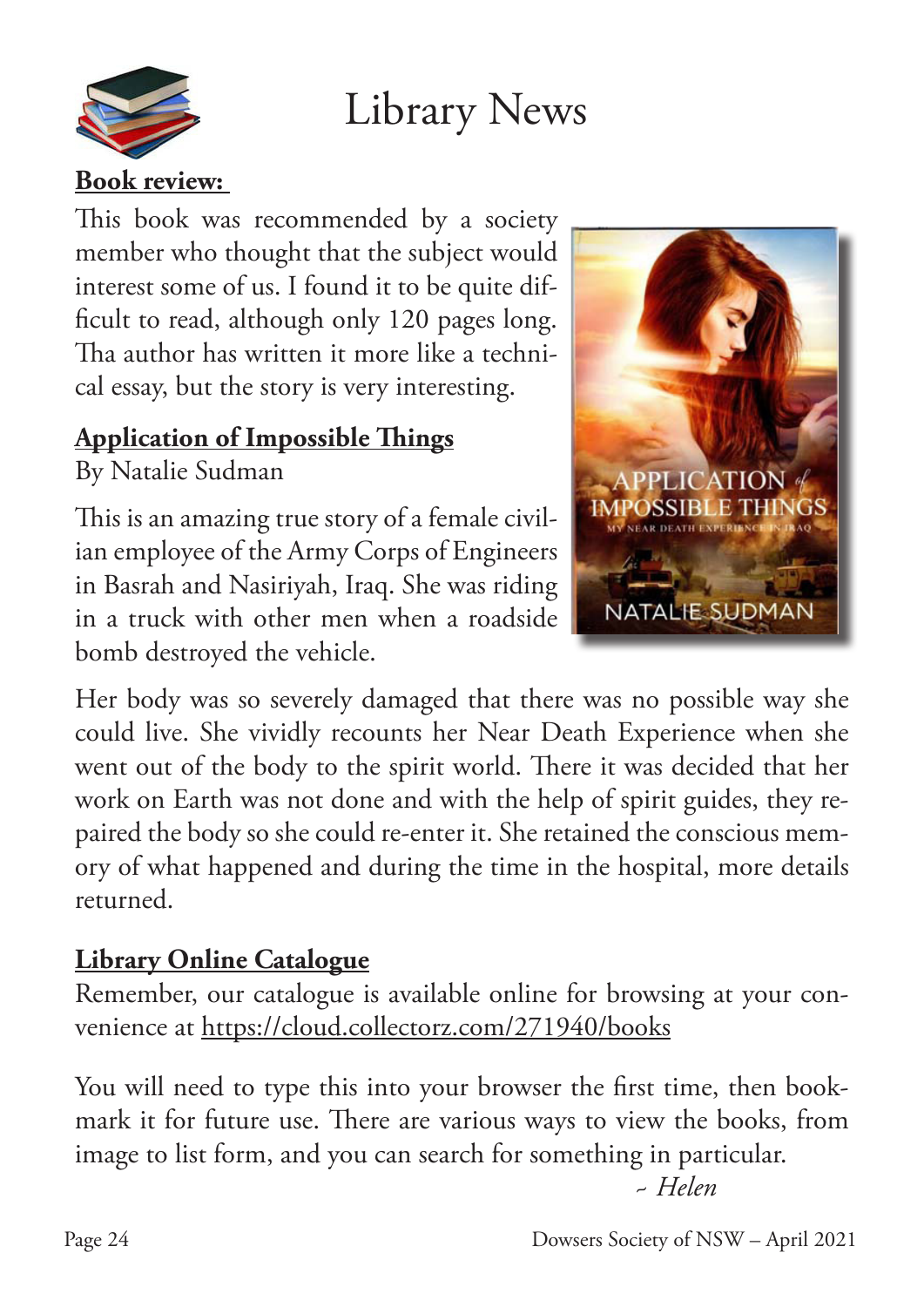# Speaker for May 16th, 2021 Juanita Smith - Creating Wellness -

J uanita Smith is the founder of Activate Hypnotherapy, She has developed an extremely successful, proprietary 5-step system to help clients overcome all types of addictive behaviours, including smoking/vaping, drinking, gambling, weight problems and drug abuse.

As a Wellness and Life Coach, Juanita is a firm believer in alternative therapies of-



fering healing and nutrition for the mind and body. she has found hypnotherapy to be the fastest, most dramatic, and effective modality to create the transformational changes you desire in your life.

She says "*About 90 to 95% of our mind is the unconscious; it is very rigid. So, once things are programmed in there from past experiences and memories, it is very difficult to shift them*".

As a professional Trauma Specialist, she is able to reach the unconscious and help patients with the most advanced and comprehensive hypnotherapeutic techniques.

Juanita will share and demonstrate her techniques for us.

She can be reached at www.activatehypnotherapy.com.au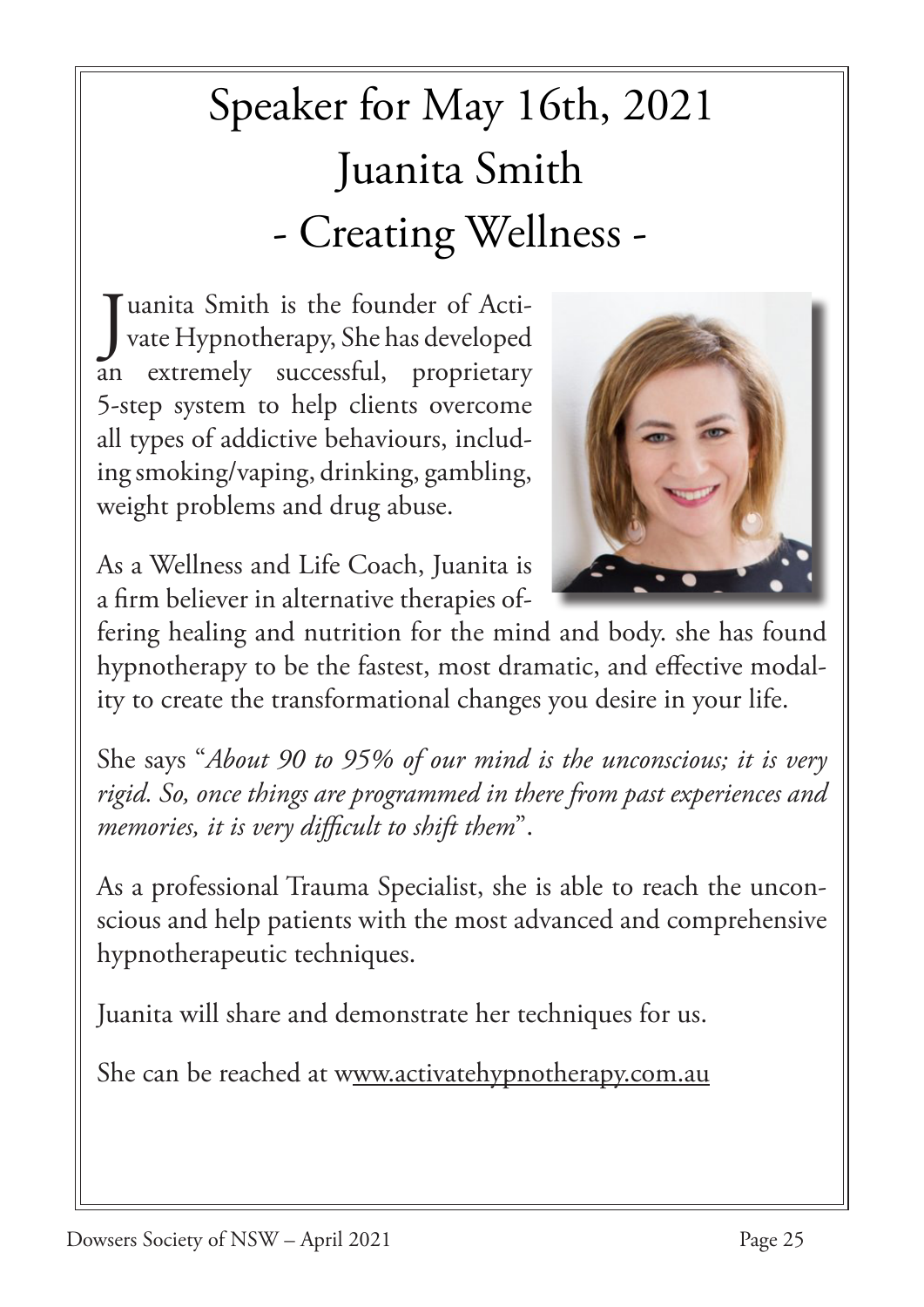## Dowsers Society of NSW Inc.

#### **Correspondence**

The Secretary, Robyn Lee, 50 Gerard Street, Alexandria, NSW 2015 Tel: (02) 9319-5392

#### **Committee Office Bearers**

| • President               | Martine Negro                    |
|---------------------------|----------------------------------|
| • Vice President          | Patricia Rose                    |
| • Secretary               | Robyn Lee                        |
| • Treasurer               | Leonie Buchan                    |
| • Public Officer          | Amalia Pezzutto                  |
| • Audio visual            | Shinya Taninaka                  |
| • Sales Table Manager     | Ruth Sneddon                     |
| • Other Council Members : | Marie Wood, Bobbie Stanton, Jane |
|                           | Ruehmkorff, Heather Bowie        |

#### **Seminar Coordinator & Blue Mountains Dowsers Coordinator**

| Tel: 0408 966 742, dawn_heller@hotmail.com<br>Dawn Krumm-Heller |
|-----------------------------------------------------------------|
|-----------------------------------------------------------------|

#### **Membership Coordinator**

Maureen Flowers Tel: (02) 9879-5051, membersdowserssociety@gmail.com

#### **Speaker Coordinator**

| Martine Negro | Tel: 0414-878-214, mnegroaaa@gmail.com |
|---------------|----------------------------------------|
|               |                                        |

**Healing Group coordinator** Sally Lamont, Email: leo4019@gmail.com

| <b>Newsletter Editor</b>                 |               | François Capmeil, biotron@ozemail.com.au |
|------------------------------------------|---------------|------------------------------------------|
| Proof Reader / Certificates Marie Woods, |               | marie@wood-lands.com                     |
| <b>Library Coordinator</b>               | Helen Braico, | hbraico@optusnet.com.au                  |

#### **Dowser-of-the-Year**

- 
- 2003 Peter Ruehmkorff (deceased) 2005 Pauline Roberts
- 2006 Trevor Harding 2014 Maggie Lowe
- 2015 François Capmeil 2020 Robert Gourley

#### **Website address**

www.dowsingaustralia.com

- 1997 Frank Henry (deceased) 1998 Esther Deans (deceased)
	-
	-
	-